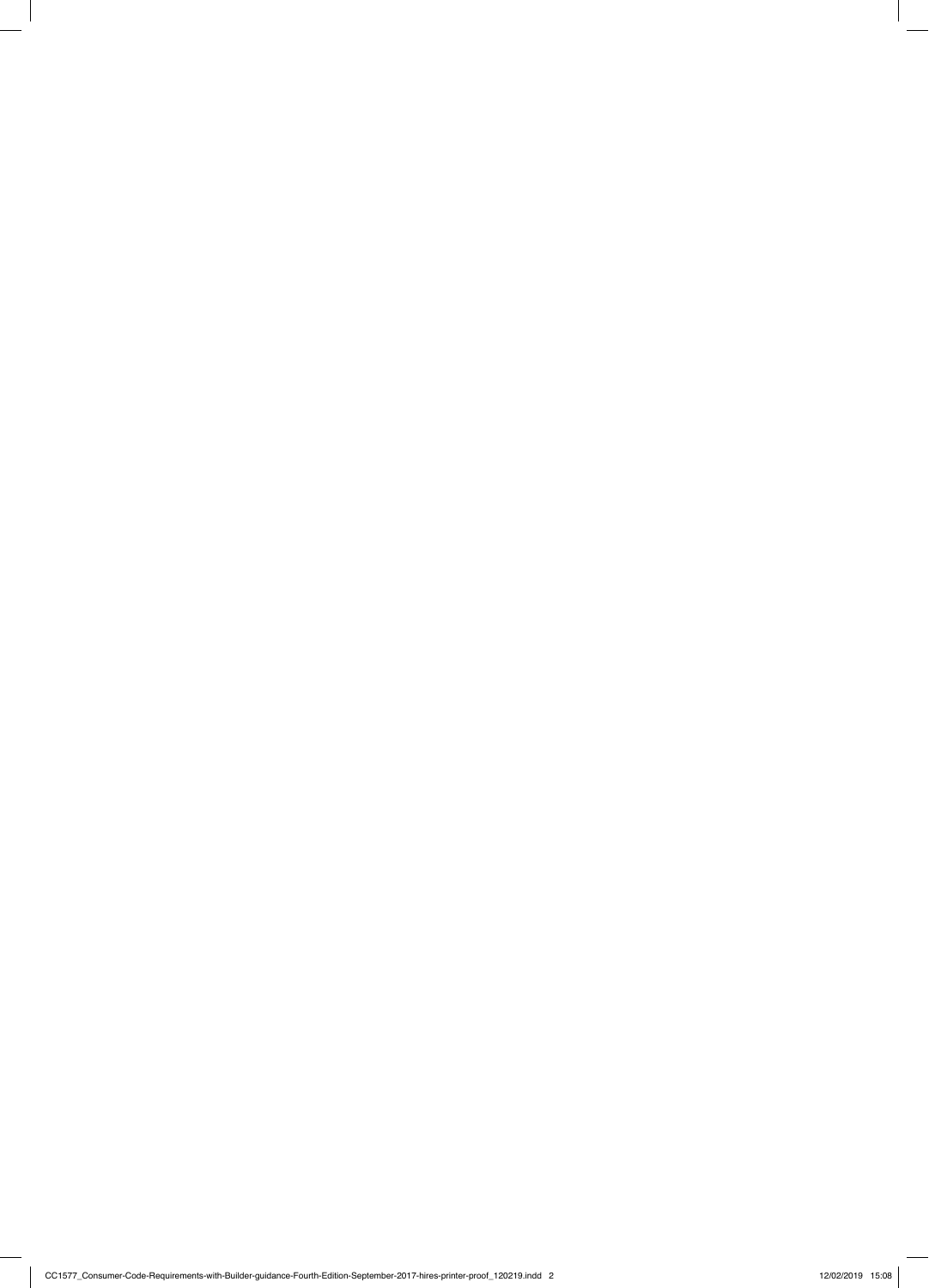# **Contents**

|                                         |     | The Consumer Code Requirements and good practice Guidance               |  |
|-----------------------------------------|-----|-------------------------------------------------------------------------|--|
| $\mathbf{1}$                            |     | <b>Adopting the Code</b>                                                |  |
|                                         | 1.1 |                                                                         |  |
|                                         | 1.2 |                                                                         |  |
|                                         | 1.3 |                                                                         |  |
|                                         | 1.4 |                                                                         |  |
|                                         | 1.5 |                                                                         |  |
| $\mathbf{2}$                            |     | Information - pre-contract                                              |  |
|                                         | 2.1 |                                                                         |  |
|                                         | 2.2 |                                                                         |  |
|                                         | 2.3 |                                                                         |  |
|                                         | 2.4 |                                                                         |  |
|                                         | 2.5 |                                                                         |  |
|                                         | 2.6 |                                                                         |  |
| Information - exchange of contract<br>3 |     |                                                                         |  |
|                                         | 3.1 |                                                                         |  |
|                                         | 3.2 |                                                                         |  |
|                                         | 3.3 |                                                                         |  |
|                                         | 3.4 |                                                                         |  |
| Information - during occupation<br>4    |     |                                                                         |  |
|                                         | 4.1 |                                                                         |  |
|                                         | 4.2 | Health and safety for Home Buyers on developments under construction 17 |  |
| 5                                       |     | <b>Complaints and disputes</b>                                          |  |
|                                         | 5.1 |                                                                         |  |
|                                         | 5.2 |                                                                         |  |
|                                         |     |                                                                         |  |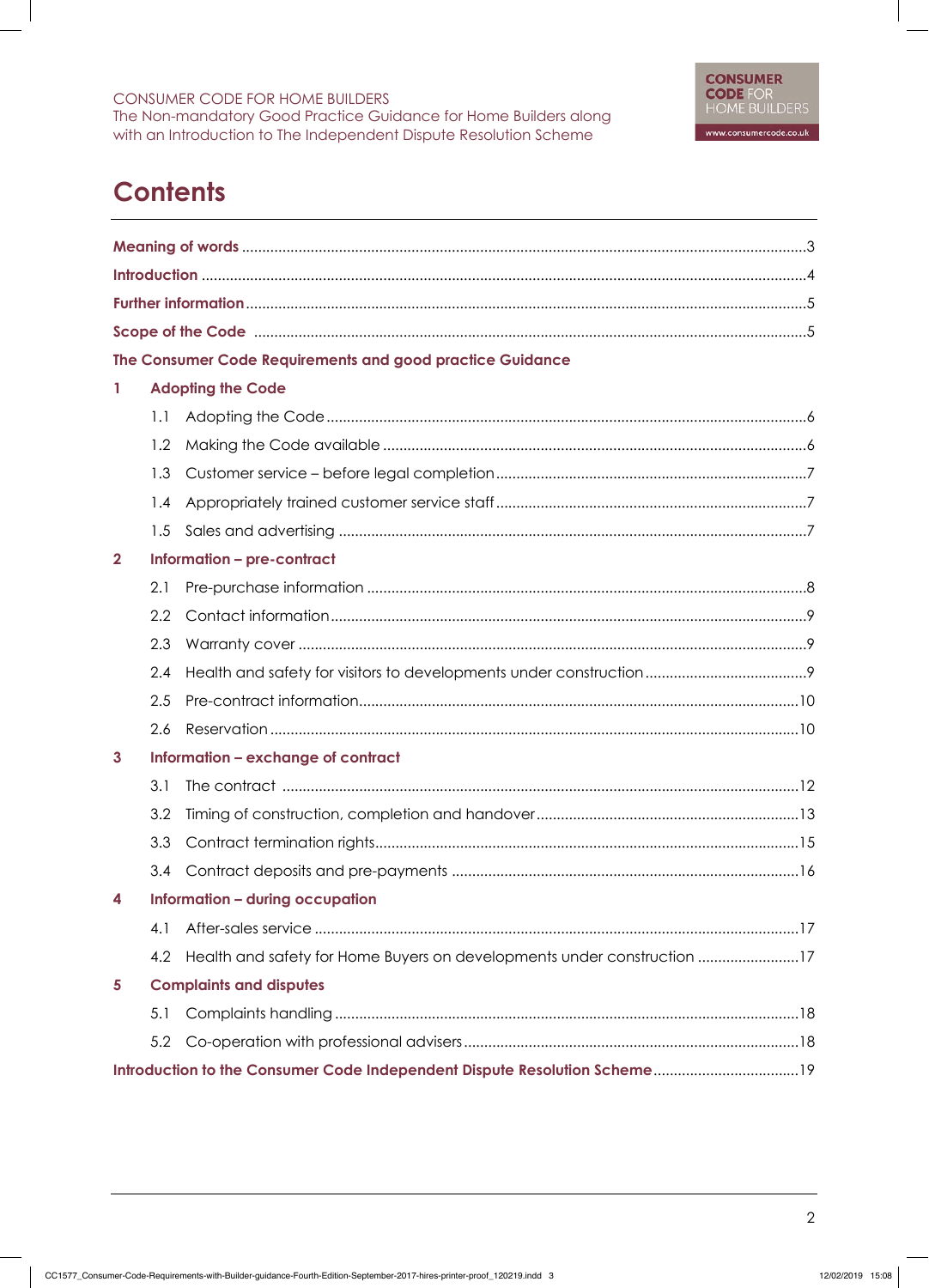# **Meaning of words**

### **In this document, the following words have special meanings:**

- § **Agent** a person, firm or company used by a Home Builder to deal with any matter on their behalf (for example, an estate agent or contractor).
- **Consumer Code Scheme or Code** Scheme the set of Requirements adopted by Home Builders along with the Meaning of words, Introduction, Scope of the Code, and the Introduction to the Consumer Code Independent Dispute Resolution Scheme, all as set out in this document.
- **Consumer Code** or **Code** a set of Requirements adopted by Home Builders.
- § **Contract of Sale, Contract Exchange, Legal Completion** the terms employed in England and Wales for the legal document used and the formal stages that occur during the sale of a property.

In Scotland these documents and stages are known respectively as **Missive** (or **Builder's Missive**), **Conclusion of** Missive and **Settlement**. In Northern Ireland they are known respectively as **Contract of Sale**, **Formation of Contract** and **Completion**. Where this document uses the terms for England and Wales, the terms for the other countries are implied.

- **Customer** a person making enquiries about buying a Home but who has not Reserved a Home.
- § **Home** a property that a Home Builder registers with a Home Warranty Body to obtain Home Warranty cover, excluding those properties listed in the Scope on page 5.
- § **Home Builder** or **you** a builder or developer of a new or newly converted Home for sale to the public, and who is registered with a Home Warranty Body.
- § **Home Buyer** a Customer who goes on to Reserve or buy a Home, excluding those properties listed in the Scope on page 5. For Homes Reserved or bought jointly by two or more people, the Home Buyer's rights will be joint.
- **Home Warranty** an insurance-backed warranty that a Home Warranty Body issues to protect Home Buyers.
- **Home Warranty Body** any organisation that:
	- has agreed to support the Consumer Code for Home Builders Scheme;
	- maintains a register of builders and developers;
	- provides Home Warranty cover;
	- has undertaken to enforce the Code.

Details of participating Home Warranty Bodies are available from the Consumer Code web site: **www.consumercode.co.uk**

- § **Independent Dispute Resolution Scheme** an independent process set up to deal with disputes where a Home Buyer believes the Home Builder has failed to meet the Code's Requirements.
- § **Reservation** when a Home Buyer and a Home Builder jointly make a written statement of intent (subject to contract and whether or not a fee is paid) to buy and sell a Home. Reserved and Reserve carry the corresponding meaning.
- § **Vulnerable Customer** someone whose personal circumstances make them especially susceptible to detriment.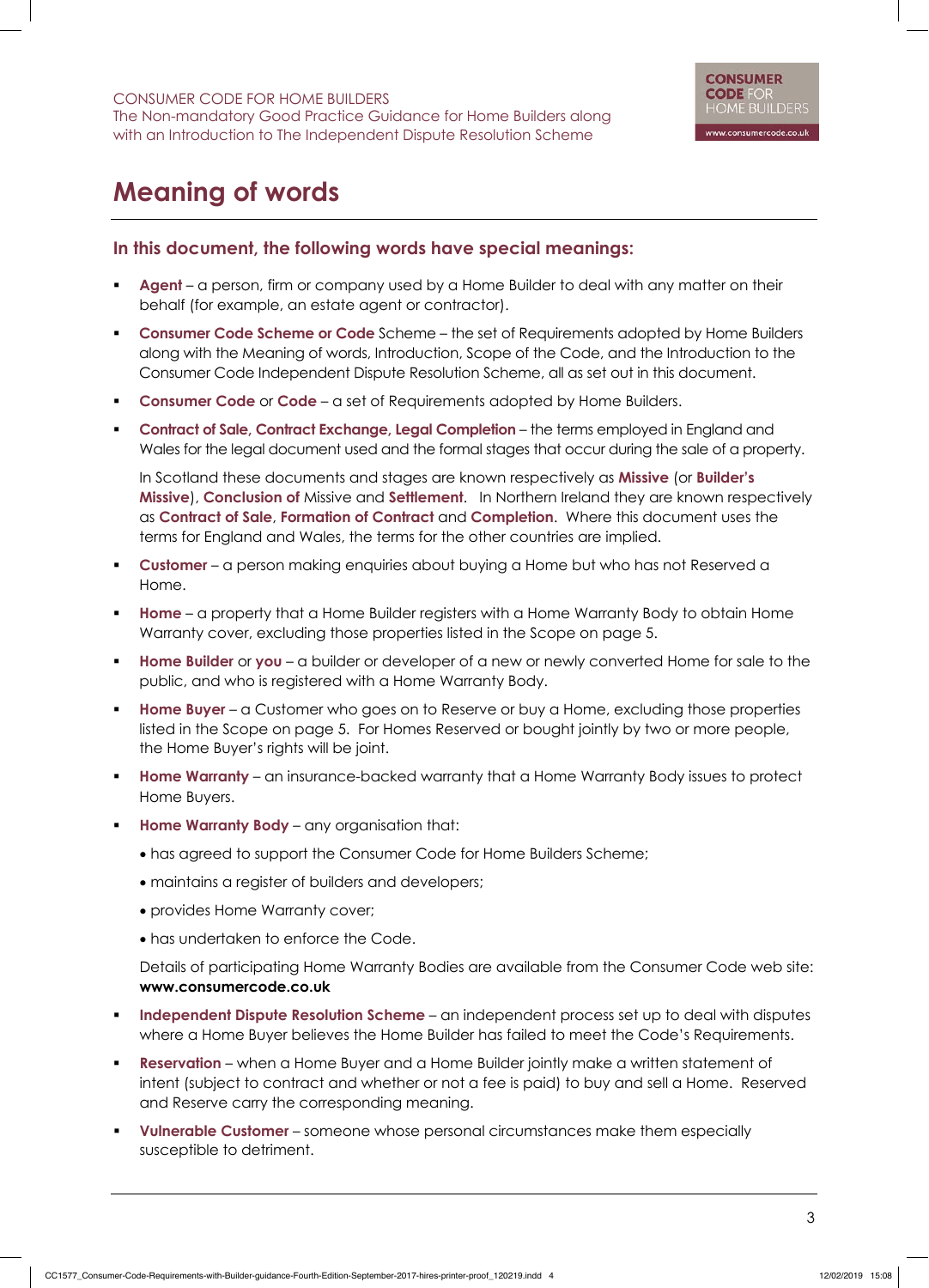# **Introduction**

- 1 The Consumer Code came into force on 1 April 2010. This edition applies to all Reservations signed on or after 1 April 2017. It sets mandatory Requirements that all Home Builders must meet in their marketing and selling of Homes and their after-sales customer service.
- 2 Home Builders must adopt the standards of good practice, procedures and information detailed in the Guidance against each Requirement, unless they take a different approach that also satisfies the Requirements. More advice is available on the Consumer Code web site **www.consumercode.co.uk**

If they take a different approach to satisfying the Guidance, Home Builders must provide a similar level of information and achieve a similar outcome to what the Guidance says.

- 3 The Code's purpose is to ensure that Home Buyers:
	- are treated fairly;
	- know what service levels to expect;
	- receive reliable information on which to make their decisions; and
	- know how to access speedy, low-cost dispute-resolution arrangements if they are dissatisfied.
- 4 The Code applies to all the Home Buyers and Homes stated in the Scope on page 5.
- 5 The Home Warranty Bodies have agreed to require all their registered builders to adopt and comply with the Code as a registration condition. If a Home Builder is found to be in serious breach of the Code, Home Warranty Bodies can apply a range of sanctions. These include removal from the relevant Home Warranty Body's register and exclusion from all registers run by other Home Warranty Bodies that take part in the Code Scheme.
- 6 Home Buyers who think they have a dispute because a Home Builder has failed to meet the Code's Requirements may refer it to the Independent Dispute Resolution Scheme.
- 7 To encourage Home Builders to adopt the Code and to enable the Consumer Code's Management Board to check how well it is being applied, or whether it needs to be amended or updated, the following activities may be carried out:
	- Research.
	- Audits, which may include audits of Home Builders' systems and documents.
	- Mystery-shopping surveys.
	- Annual returns or reports from Home Builders.
	- Reviews and assessments of customer satisfaction feedback and complaints.
	- Training for Home Builders.
- 8 Nothing in the Code affects Home Buyers' existing legal rights.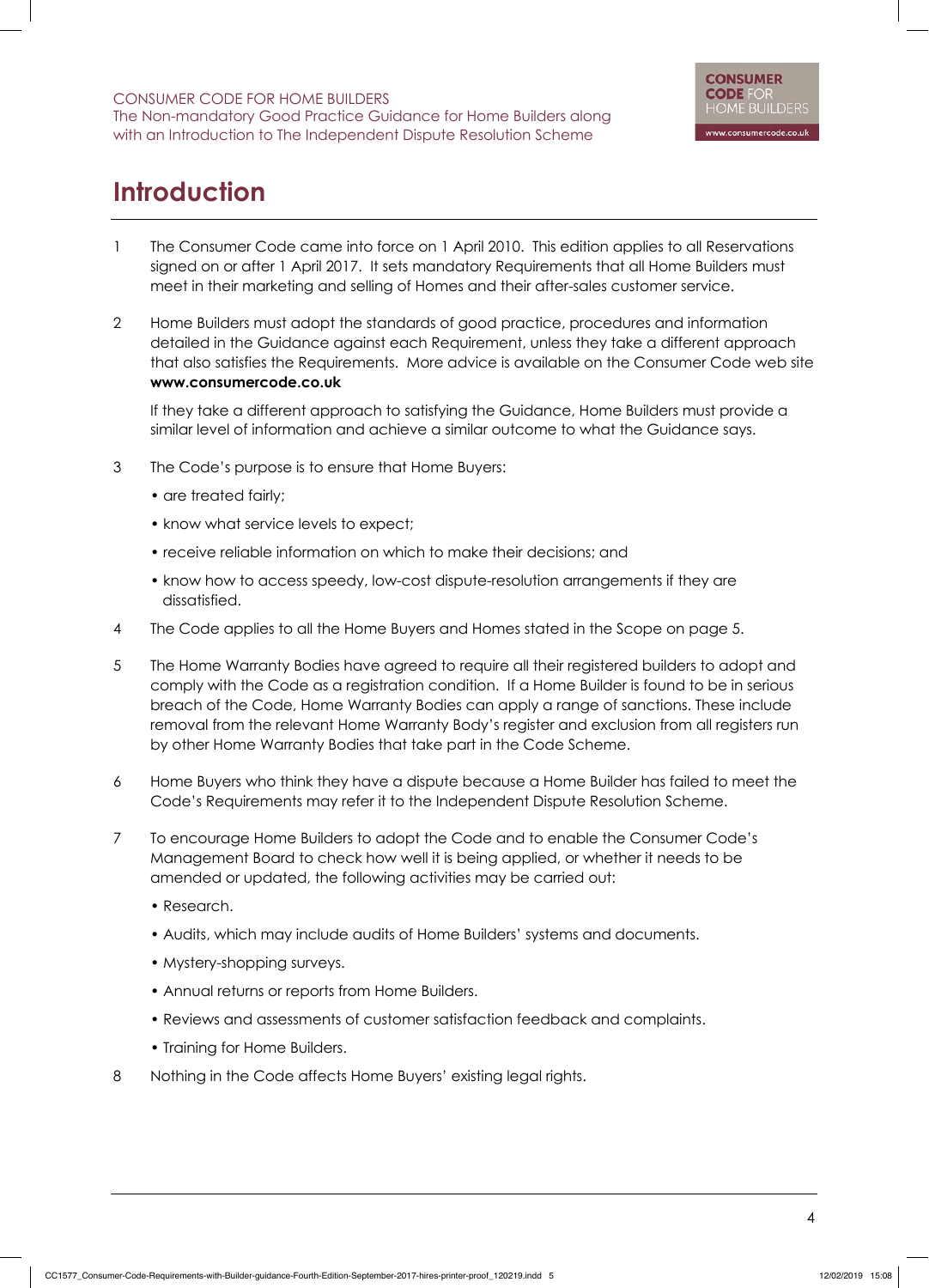# **Further information**

You can get more information, including copies of the Code documents and advice on frequently asked questions and the results of audits, surveys and adjudications from the Consumer Code web site: **www.consumercode.co.uk**

You can contact the Consumer Code for Home Builders secretariat by emailing: **secretariat@consumercode.co.uk**

# **Scope of the Code**

### **Please bear in mind the following provisions and limitations:**

- 1 This edition of the Code applies to all Home Buyers who have signed a Reservation agreement for a new or newly converted Home on or after 1 April 2017 that has been built by a Home Builder registered with one of the Home Warranty Bodies.
- 2 The Consumer Code Scheme covers complaints made in writing to the Home Builder by Home Buyers who have signed a Reservation agreement and believe the Home Builder has failed to meet the Code's Requirements. The Code Scheme applies to complaints made up to two years from the date on the Home Warranty Body's insurance certificate, which defines the start of the period of cover, about defects or damage caused by a breach of its technical requirements.
- 3 Second or subsequent Home Buyers benefit from the Code Requirements but only on aftersales matters they report within two years from the date of the Home Warranty Body's insurance certificate, as in 2 above.
- 4 The Code and the Independent Dispute Resolution Scheme do not apply to:
	- second-hand properties (for example, properties taken by Home Builders in part exchange and re-sold);
	- properties acquired by registered social landlords for rent;
	- properties acquired by corporate bodies, partnerships and individuals buying more than one property on the same development for investment purposes;
	- properties built by self-builders for their own occupation;
	- properties assigned or sub-sold by an investor to a third person before Legal Completion;
	- personal injury claims;
	- loss of property value or blight;
	- claims about the land conveyed and its registered title;
	- claims that exceed the Independent Dispute Resolution Scheme's limits.
- 5 Matters better dealt with by other dispute resolution or ombudsman schemes should be referred to the relevant organisation. In such cases, these other schemes will take precedence over this Code and the Independent Dispute Resolution Scheme.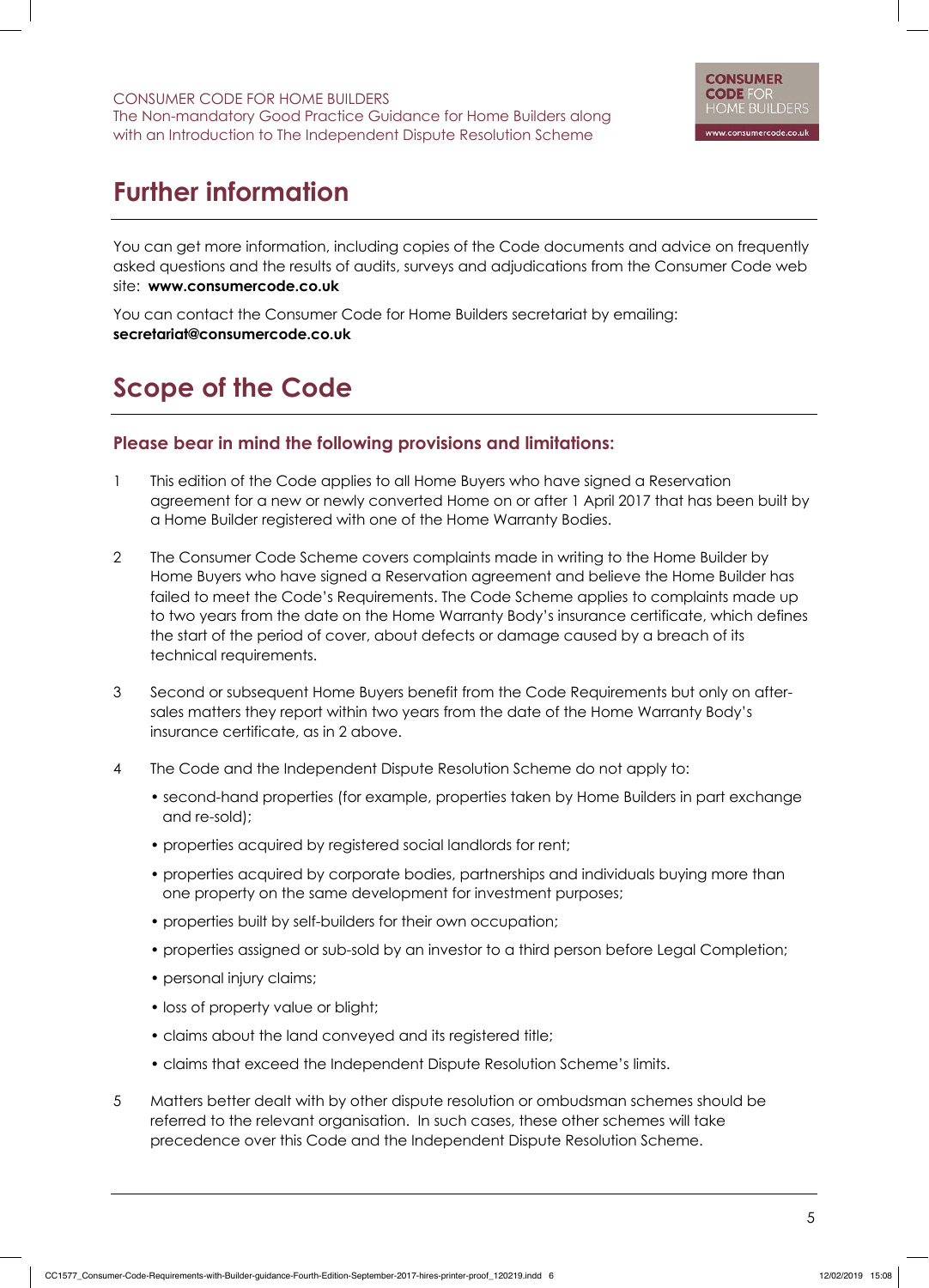# **The Consumer Code Requirements and good practice Guidance**

# **1 Adopting the Code**

## **1.1 Adopting the Code**

| <b>Requirement</b>                                                                                                          | <b>Guidance</b>                                                                                                                                                                                                                                                                                                                                                                                                                                               |
|-----------------------------------------------------------------------------------------------------------------------------|---------------------------------------------------------------------------------------------------------------------------------------------------------------------------------------------------------------------------------------------------------------------------------------------------------------------------------------------------------------------------------------------------------------------------------------------------------------|
| Home Builders must comply with<br>the Requirements of the<br>Consumer Code and have<br>regard to good practice<br>guidance. | You are expected to comply with all the Code Requirements.<br>You could incorporate the Code Requirements into your own<br>customer charter.<br>The Guidance aims to help you understand and apply the<br>Requirements. You do not have to follow the Guidance but if<br>you take a different approach, you should provide a similar<br>level of information and achieve a similar outcome to the<br>same or better level or standard than the Guidance says. |

## **1.2 Making the Code available**

| <b>Guidance</b>                                                                                                                                                                                                                                                    |
|--------------------------------------------------------------------------------------------------------------------------------------------------------------------------------------------------------------------------------------------------------------------|
| The Consumer Code Scheme logo must precisely follow the<br>design shown in the logo guidelines on the Code website.                                                                                                                                                |
| The logo should be prominently displayed at the minimum<br>prescribed size in sales offices, including those of appointed<br>selling agents, and printed in sales brochures.                                                                                       |
| The logo may also be incorporated into your website and other<br>sales literature. You may download it from the Code website<br>along with the Code Scheme documents. You may provide<br>copies of the Code Scheme documents to Home Buyers,<br>where appropriate. |
| You may provide the Code Scheme documents in hard copy<br>or electronic form. You should record the Home Buyer's receipt<br>of them in the Reservation agreement in hard copy or<br>electronic form.                                                               |
| You need not give Home Buyers the good practice Guidance.<br>This is available on the Code website.                                                                                                                                                                |
| At all times you must consider the evident needs of Vulnerable<br>Customers.                                                                                                                                                                                       |
|                                                                                                                                                                                                                                                                    |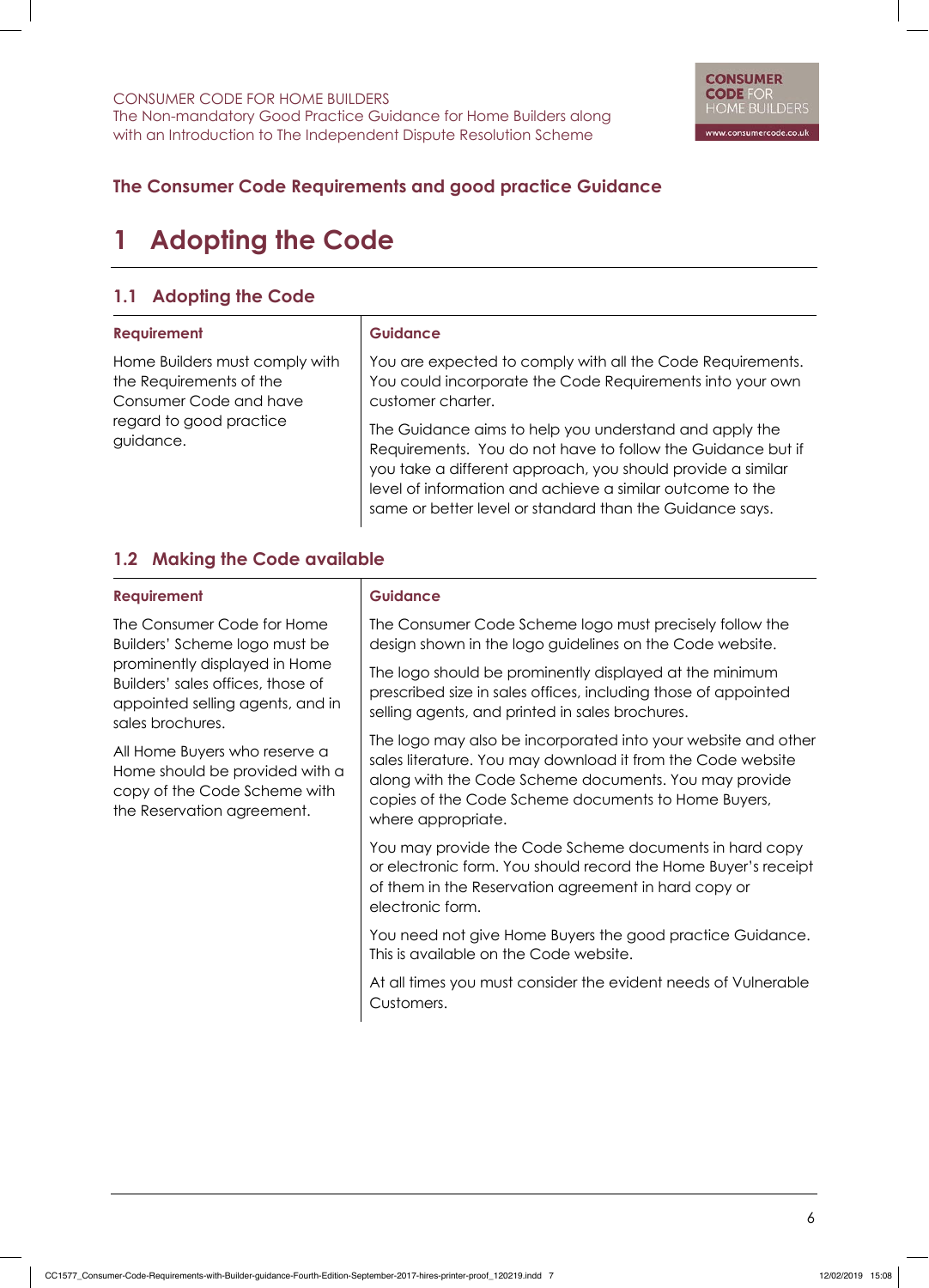The Non-mandatory Good Practice Guidance for Home Builders along with an Introduction to The Independent Dispute Resolution Scheme

## **1.3 Customer service: before legal completion**

| <b>Requirement</b>                                                                                                                                                                             | <b>Guidance</b>                                                                                                                                                                                                                                                                                                   |
|------------------------------------------------------------------------------------------------------------------------------------------------------------------------------------------------|-------------------------------------------------------------------------------------------------------------------------------------------------------------------------------------------------------------------------------------------------------------------------------------------------------------------|
| The Home Builder must have<br>suitable systems and procedures<br>to ensure it can reliably and<br>accurately meet the<br>commitments on service,<br>procedures and information in<br>the Code. | You should have formal processes to provide reliable and<br>consistent service to Home Buyers and to resolve relevant issues<br>that may arise with them before legal completion.<br>For service after legal completion, see 4.1.<br>At all times you must consider the evident needs of Vulnerable<br>Customers. |
|                                                                                                                                                                                                |                                                                                                                                                                                                                                                                                                                   |

## **1.4 Appropriately trained customer service staff**

| <b>Requirement</b>                                                | <b>Guidance</b>                                                                                                                                                                                                                    |
|-------------------------------------------------------------------|------------------------------------------------------------------------------------------------------------------------------------------------------------------------------------------------------------------------------------|
| The Home Builder must provide                                     | You should train your staff to understand:                                                                                                                                                                                         |
| suitable training to all staff who<br>deal with Home Buyers about | • the Code's details;                                                                                                                                                                                                              |
| their responsibilities to them and                                | • the company's key legal responsibilities; and                                                                                                                                                                                    |
| what the Code means for the<br>company and its directors.         | • your staff's own responsibilities to Home Buyers.                                                                                                                                                                                |
|                                                                   | Not all staff are expected to have received the same level of<br>training. Its extent will depend on their role.                                                                                                                   |
|                                                                   | An online training package is available from the Code's<br>website at www.consumercode.co.uk                                                                                                                                       |
|                                                                   | If you use Agents to sell your Homes, you should ensure they<br>are trained to the same level as above. Home Builders should<br>also ensure that Agents' responsibilities are clearly explained in<br>their contract arrangements. |

#### **1.5 Sales and advertising**

#### **Requirement**

Sales and advertising material and activity must be clear and truthful.

#### **Guidance**

Your sales and advertising material should be clear, truthful and comply with all relevant legislation.

You should not use high-pressure selling techniques.

At all times you should consider the evident needs of Vulnerable Customers.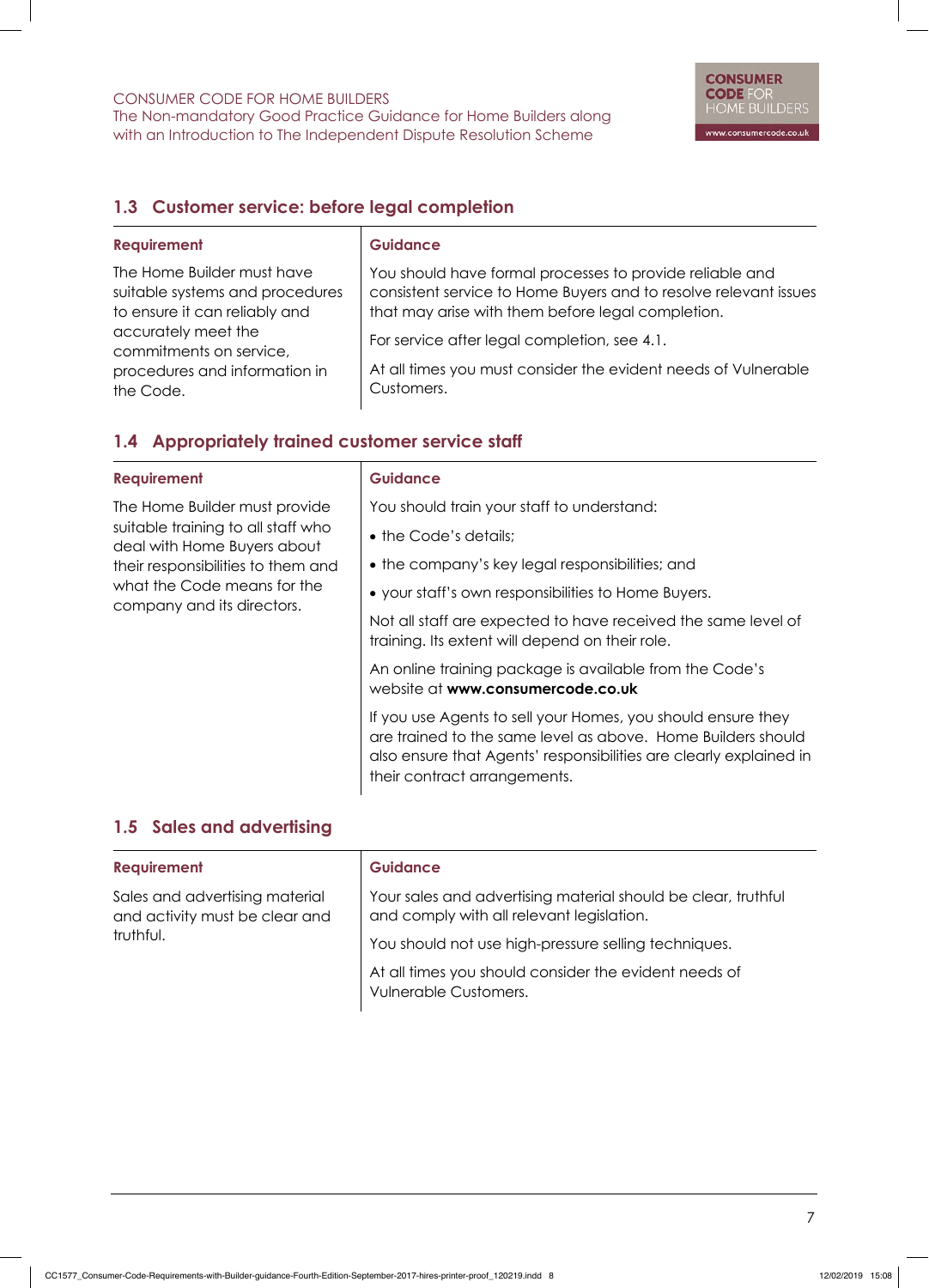The Non-mandatory Good Practice Guidance for Home Builders along with an Introduction to The Independent Dispute Resolution Scheme

# **2 Information** - **pre-contract**

## **2.1 Pre-purchase information**

#### **Requirement**

Home Buyers must be given enough pre-purchase information to help them make suitably informed purchasing decisions.

In all cases this information must include:

- a written Reservation agreement;
- an explanation of the Home Warranty cover;
- a description of any management services and organisations to which the Home Buyer will be committed and an estimate of their cost;
- the nature and method of assessment of any event fees such as transfer fees or similar liabilities.

Also, if a Home is not yet completed, the information must include:

- a brochure or plan illustrating the general layout, appearance and plot position of the Home;
- a list of the Home's contents;
- the standards to which the Home is being built.

## **Guidance**

During the pre-Reservation, Reservation and pre-contract periods, you should give Home Buyers appropriate information about the Home to help them make informed decisions about the purchase before they make a binding commitment to it.

The information should be fair and reliable, in plain language and without jargon, and include:

- a Reservation agreement in writing, setting out the key terms and price (see 2.6 for the minimum required content);
- a list and, where relevant, an illustration of the contents the nature of the fixtures and fittings that are included in the sale price (for example white goods, curtains, carpeting, wall tiling, door entry systems, power points, sanitary-ware fittings);
- the standards to which the Home is being built (for example, the relevant Building Regulations, Planning conditions and Home Warranty Body's technical Requirements);
- brochures or plans reliably illustrating the Home's general layout, appearance and plot position. To help avoid later disputes, you should record with the Home Buyer and get them to acknowledge the plans, list of contents and elevational drawings you showed them;
- the nature of the Home Warranty cover you provide (see 2.3);
- a reasonably reliable itemised breakdown of the main items and their estimated cost in the management services and fees (Scotland: 'factoring') that the Home Buyer will be committed to paying. The information should also state in what circumstances and on what terms the charges and fees may alter;
- the nature and method of assessment of any event fees such as transfer fees or similar liabilities.

If the Home is complete and the Home Buyer has had the opportunity to view the finished property, you do not need to provide a brochure, plans or illustrations of the home, nor a list of the contents.

When a Reservation agreement has been signed, your legal advisor should send the Home Buyer's legal representative the proposed contract, the legal title, a copy of the Code Scheme and any other relevant documents and approvals, including information about town planning and other statutory approvals and consents. This may be in hard copy or electronic format.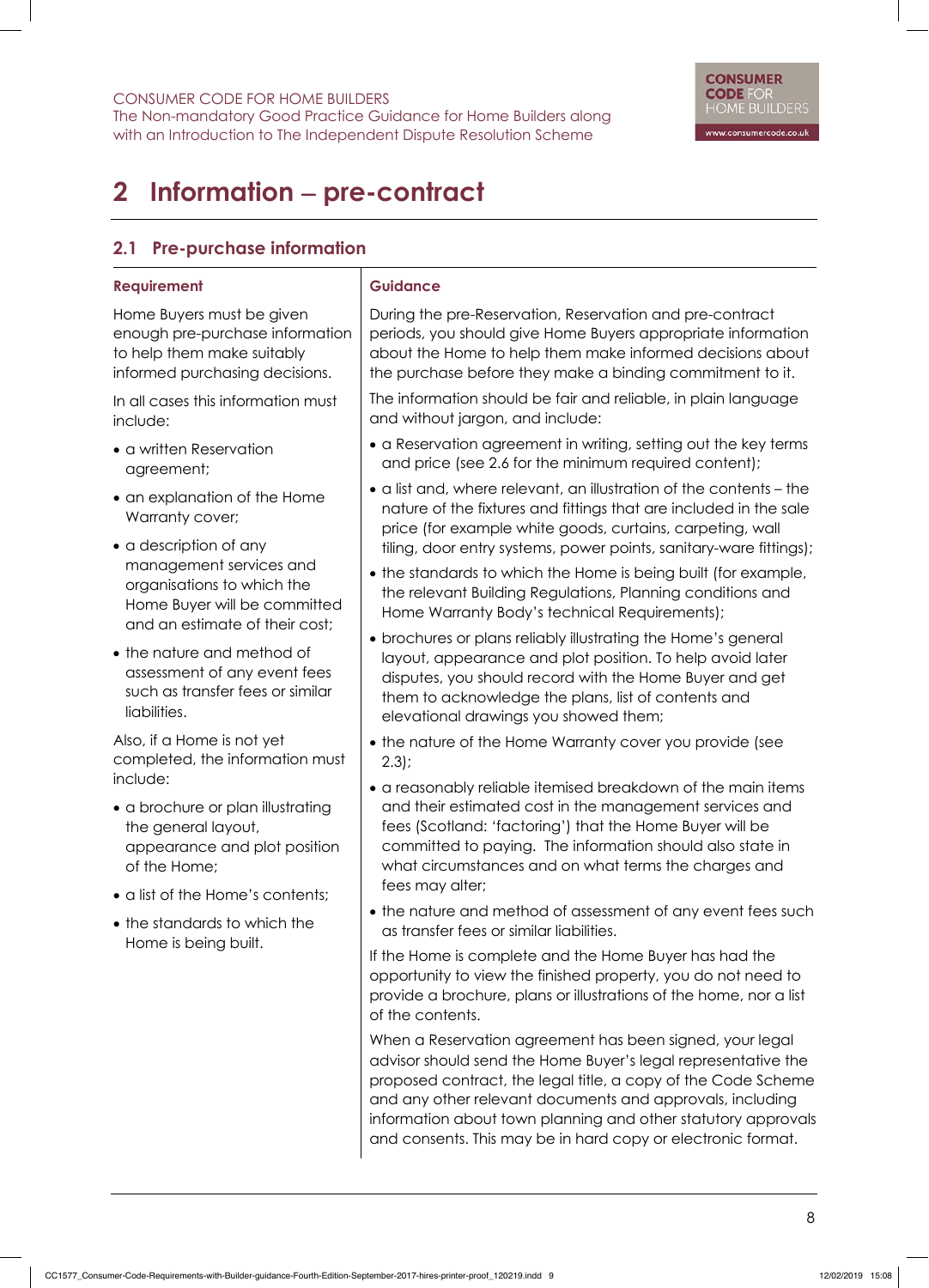## **2.2 Contact information**

| <b>Requirement</b>                                                                                                                                   | <b>Guidance</b>                                                                                                                                                                                                                                 |
|------------------------------------------------------------------------------------------------------------------------------------------------------|-------------------------------------------------------------------------------------------------------------------------------------------------------------------------------------------------------------------------------------------------|
| Home Buyers must be told how<br>their questions will be dealt with<br>and who to contact during the<br>sale, purchase and completion of<br>the Home. | You should tell Home Buyers how you will deal with their<br>questions and who to contact during the Home's sale,<br>purchase and Legal Completion.<br>After legal completion, the after-sales service Requirements<br>are dealt with under 4.1. |
|                                                                                                                                                      | This information should show how they can contact you $-$ for<br>example, email, phone, letter or SMS text.                                                                                                                                     |

## **2.3 Warranty cover**

| <b>Requirement</b>                                                                                | <b>Guidance</b>                                                                                                                                                                         |
|---------------------------------------------------------------------------------------------------|-----------------------------------------------------------------------------------------------------------------------------------------------------------------------------------------|
| Home Buyers must be given                                                                         | Before exchange of contracts, the Home Buyer should receive:                                                                                                                            |
| accurate and reliable information<br>about the insurance-backed<br>warranty provided on the Home. | • the name and contact details of the provider of the<br>insurance-backed Home Warranty that is included in the<br>transaction;                                                         |
|                                                                                                   | • a summary of the insurance cover protection that the<br>insurance-backed Home Warranty provides. The Home<br>Warranty Bodies may assist by providing information for this<br>purpose. |

## **2.4 Health and safety for visitors to developments under construction**

| <b>Requirement</b>           |  |  |
|------------------------------|--|--|
| Home Buyers must be informed |  |  |
| about the health-and-safety  |  |  |
| precautions they should take |  |  |
| when visiting a development  |  |  |

under construction.

#### **Guidance**

You should inform all Home Buyers who visit a working building site before buying a Home about the health-and-safety precautions you and they should take.

Access to areas under construction may be properly barred or restricted.

You should make clear to visitors that they are personally responsible for following health-and-safety procedures and information.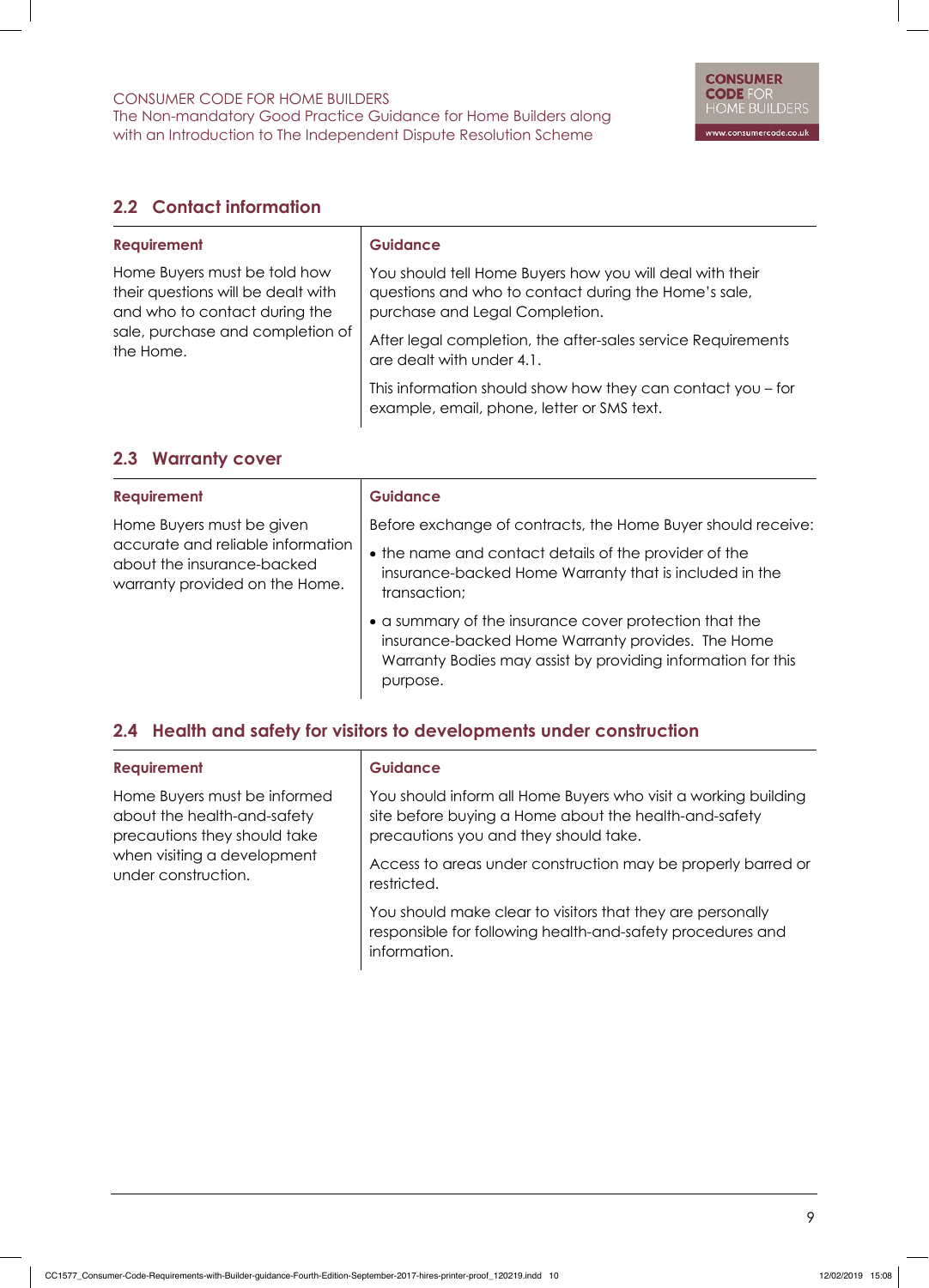The Non-mandatory Good Practice Guidance for Home Builders along with an Introduction to The Independent Dispute Resolution Scheme

# **2.5 Pre-contract information**

| <b>Requirement</b>                                                                                                                                                                   | <b>Guidance</b>                                                                                                                                                                                                                                                                                                                                                                                                                                            |
|--------------------------------------------------------------------------------------------------------------------------------------------------------------------------------------|------------------------------------------------------------------------------------------------------------------------------------------------------------------------------------------------------------------------------------------------------------------------------------------------------------------------------------------------------------------------------------------------------------------------------------------------------------|
| Home Builders must advise Home<br>Buyers to appoint a professional<br>legal adviser to carry out the<br>legal formalities of buying the<br>Home and to represent their<br>interests. | You should advise Home Buyers to choose and appoint an<br>independent professional legal adviser when they reserve a<br>Home, to look after their interests in all aspects of the<br>transaction.<br>You may offer incentives and/or refer Home Buyers, for<br>example, to a panel of solicitors. But you should not restrict the<br>Home Buyers' choice of legal representative, financial advisor<br>or mortgage intermediary that they may wish to use. |

### **2.6 Reservation**

| <b>Requirement</b>                                                                                                             | <b>Guidance</b>                                                                                                            |
|--------------------------------------------------------------------------------------------------------------------------------|----------------------------------------------------------------------------------------------------------------------------|
| Home Buyers must be given a<br>Reservation agreement that sets                                                                 | You should provide enough information for the Home Buyer to<br>fully and properly understand the Reservation agreement.    |
| out clearly the Reservation's<br>terms, including, but not limited<br>to:                                                      | Among other matters, the Reservation agreement should<br>clearly state:                                                    |
| • the amount of the Reservation                                                                                                | • the amount of the Reservation fee;                                                                                       |
| fee;                                                                                                                           | • what is being sold - for example plot number, postal address<br>(if available), garage or parking space;                 |
| • what is being sold;                                                                                                          | • the purchase price;                                                                                                      |
| • the purchase price;                                                                                                          |                                                                                                                            |
| • how and when the Reservation<br>agreement will end;                                                                          | • the deadline date when the Reservation agreement will end<br>if contracts are not exchanged;                             |
| • how long the price remains                                                                                                   | • the date until when the price remains valid;                                                                             |
| valid;                                                                                                                         | • a reasonably reliable itemised breakdown of the principal<br>items and their estimated costs which are to be included in |
| • the nature and estimated cost<br>of any management services<br>the Home Buyer must pay for;                                  | the management services and fees (Scotland: 'factoring')<br>that the Home Buyer will be committed to paying;               |
| • the nature and method of                                                                                                     | • that it is 'subject to contract';                                                                                        |
| assessment of any event fees<br>such as transfer fees or similar                                                               | • any dependent or conditional matters, for example part-<br>exchange terms;                                               |
| liabilities.<br>The Reservation fee must be                                                                                    | • the nature and method of any event fees such as transfer<br>fees or similar liabilities;                                 |
| reimbursed if the Reservation<br>agreement is cancelled. The<br>Home Buyer must be told of any<br>deductions that may be made. | • that a copy of the Code Scheme has been supplied in hard<br>or electronic form.                                          |
|                                                                                                                                |                                                                                                                            |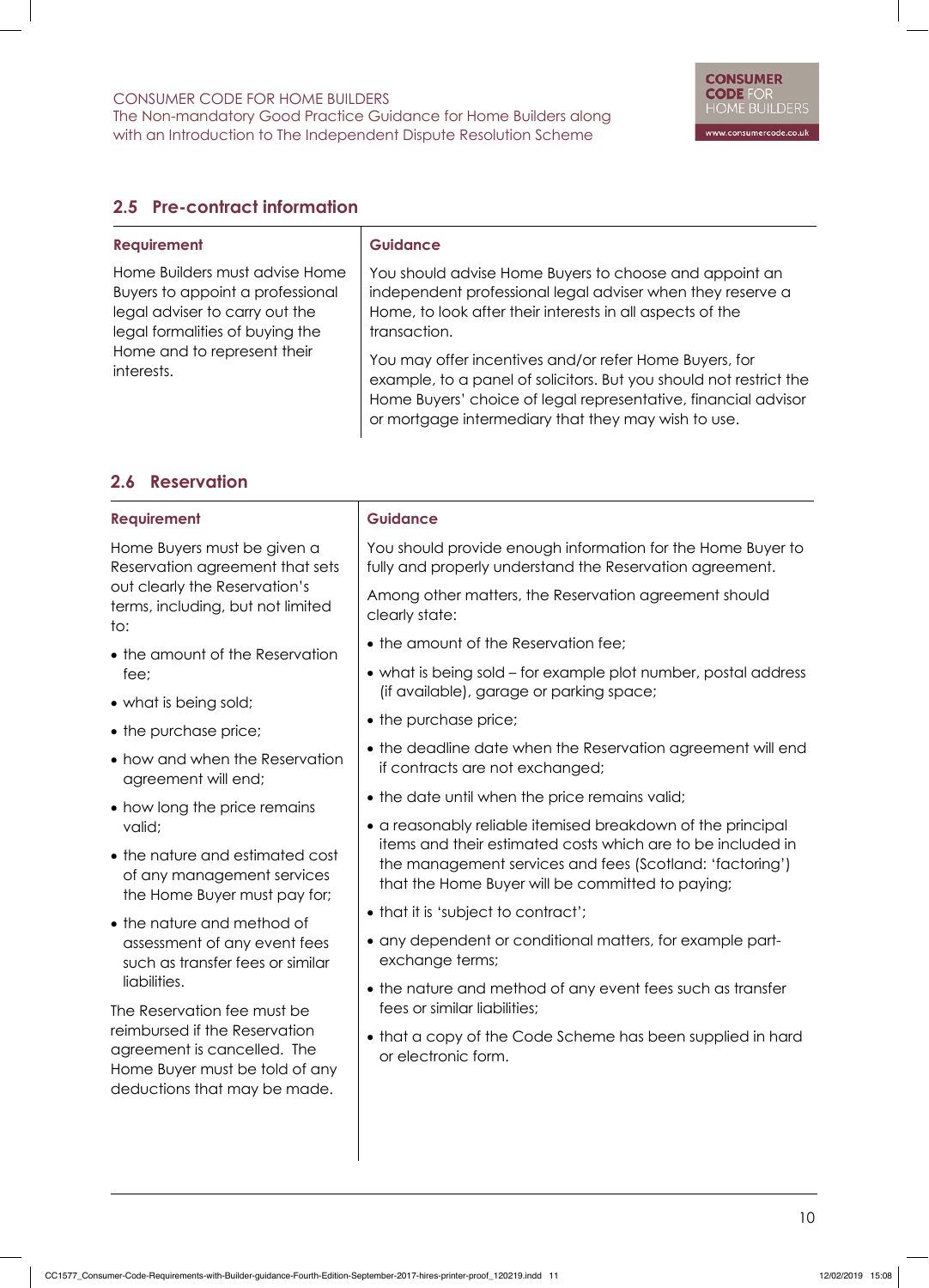While the Reservation agreement is in force, the Home Builder must not enter into a new Reservation agreement or sale agreement with another customer on the same Home.

To show that you and the Home Buyer have accepted the terms, both you and they should record and keep evidence of accepting the Reservation agreement and any appendices or schedules attached that contain information required by the Code. This is important to avoid potential future dispute.

Once the Reservation agreement is signed (which can include being accepted electronically), you should not sell or try to sell the Home to another buyer before the deadline date when the Reservation agreement will end, or before the date when the buyer cancels the Reservation agreement, whichever occurs first.

The Home Buyer has the right to cancel the Reservation agreement at any time during the Reservation period ending with the deadline stated for exchange of contracts. The Reservation deadline may be extended by agreement between you and the Home Buyer. You should confirm this agreement in writing.

You do not have the right to cancel a Reservation agreement. However, if the deadline date is not extended and the contract not exchanged, the Reservation agreement expires automatically.

If the Reservation agreement is cancelled, you must return the Reservation Fee to the Home Buyer without undue delay. You may retain an amount that represents the reasonable costs you have genuinely incurred in processing and holding the Reservation, which you may need to provide evidence for if challenged. In the Reservation agreement, you must tell the Home Buyer what the range (in monetary terms) of the possible cost retention may be. The Home Buyer may use the Code's Independent Dispute Resolution Scheme to challenge any deductions they consider excessive.

It may be that the terms of a Reservation agreement relating to incentives (for example, discounts, part exchange or similar) have to be altered due to a change in mortgage scheme proposals (for example, from a straight mortgage to 'New Buy'). If so, the Home Builder and Home Buyer should cancel the existing Reservation agreement and enter into a new agreement without any deduction from the Reservation fee.

Clause 3.4 gives further guidance on handling and protecting deposits, refunds and pre-payments.

Arrangements with Customers that provide a right of first refusal on a Home (for example, early-bird or pre-reservation waiting lists) are not recognised as Reservation agreements and are not covered by the Code.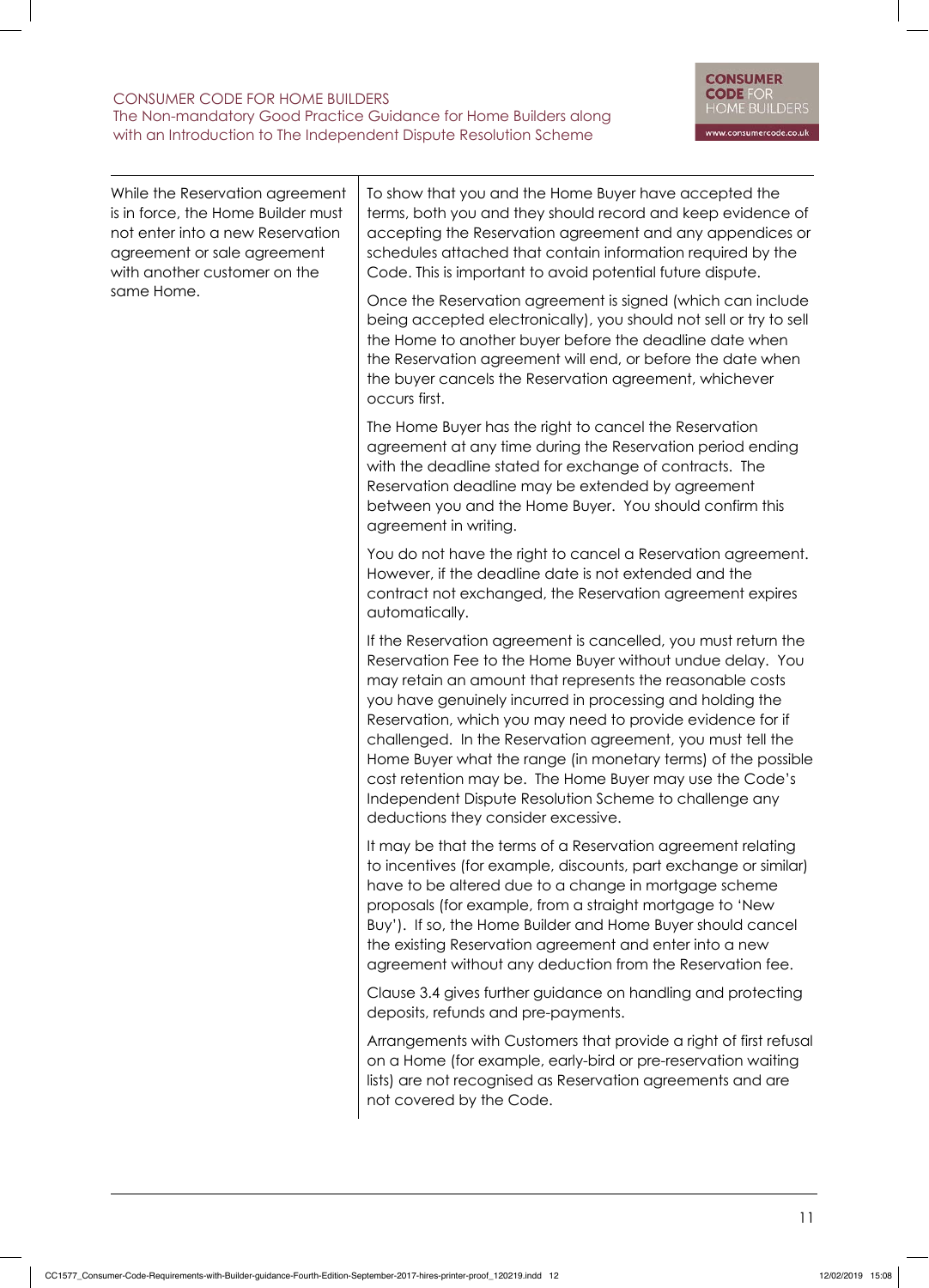The Non-mandatory Good Practice Guidance for Home Builders along with an Introduction to The Independent Dispute Resolution Scheme

# **3 Information – exchange of contracts**

## **3.1 The contract**

#### **Requirement**

Contract of sale terms and conditions must:

- be clear and fair;
- comply with all relevant legislation;
- clearly state the contract termination rights.

#### **Guidance**

You should ensure that the contract terms are clear and fair and comply with all relevant legislation. In particular:

#### **a) Spoken and written statements**

To avoid disputes over spoken statements, you should ensure that, immediately before Contract Exchange, the Home Buyer through their legal representative states in writing what spoken statements they are relying on when entering into the contract.

You should then confirm these spoken statements in writing, or resolve any problems as appropriate, before Contract Exchange.

#### **b) Changes you make to the Home's design or construction**

After Contract Exchange, a change may occur to the design, construction or materials to be used in the Home that significantly and substantially alters the size, appearance or value of the Home from what was shown to the Home Buyer in the Reservation agreement and sale contract. If so, you should formally consult the Home Buyer and get their agreement.

Before Legal Completion, the Home Buyer has the right to end the contract and get their deposit and Reservation fee back without deductions if these significant and substantial changes are unacceptable to the Home Buyer, acting reasonably. You should tell them of this right and the specific circumstances when they could exercise it (see 3.3).

Minor changes to the Home's appearance that do not significantly and substantially alter the size, appearance or value from that shown to the Home Buyer, in the Reservation agreement and sale contract, should be notified to the Home Buyer. However, they do not give the Home Buyer the right to cancel the contract and the Home Buyer's agreement to them is not required.

You do not need to notify the Home Buyer of changes of construction materials that do not affect the Home's size, appearance or value.

#### **Important note on extra work and extra items**

If you agree to do extra work or incorporate extra items that the Home Buyer will pay for, and these are not specifically included in the Reservation agreement or sale contract, they should be set out and agreed in writing using a separate quotation and written order signed by the parties.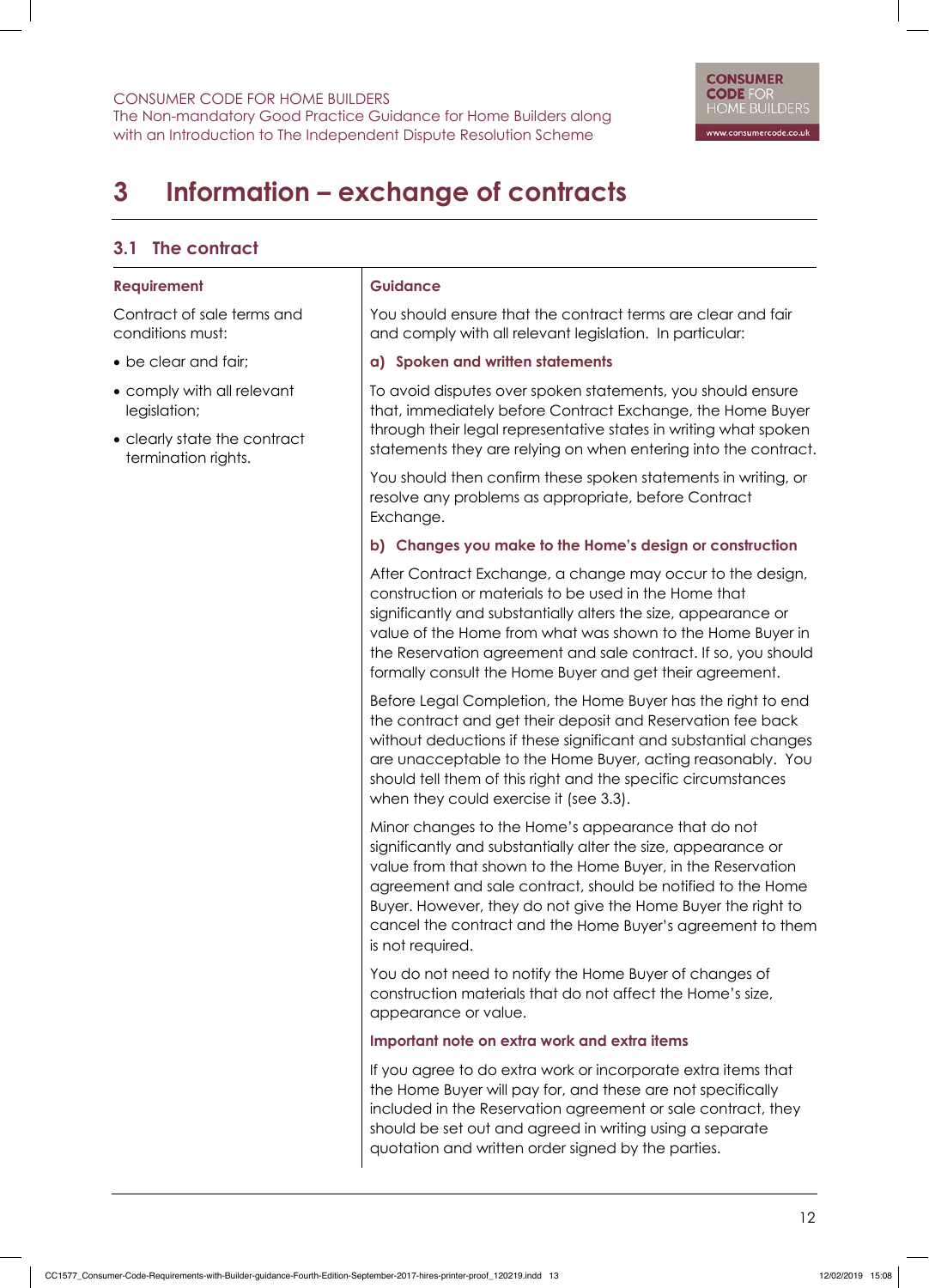You should make clear the terms of this agreement, including cancellation and refund rights.

If, as a result of this extra work, you need more time to complete the Home beyond that originally stated in the Contract of Sale, this should be agreed and recorded by the legal advisers acting for the parties. (See also 3.2.)

The Code does not cover agreements for extra work or agreements between the Home Buyer and other contractors.

# **3.2 Timing of construction, completion and handover**

#### **Requirement**

The Home Buyer must be given reliable and realistic information about when construction of the Home may be finished, the date of Legal Completion, and the date for handover of the Home.

#### **Guidance**

**a) Information given to the Home Buyer before Contract Exchange**

You should warn Home Buyers that weather and other matters beyond your reasonable control make the time needed to construct a Home unpredictable. You should give reliable and realistic information about when construction of the Home may finish, but make clear that you cannot be precise.

It is unreasonable to give or expect to be given a definite date months in advance; however, certainty should increase as the Home nears completion.

What you tell the Home Buyer about when the Home is likely to be ready will depend on what stage it is at when you provide the information. You may follow your own process and methods. However, you may wish to use the following approach:

- Before completing the foundations and ground floor give the **calendar quarter** when the Home is likely to be ready.
- When the roof is completed and the building weatherproof give the **month** when the Home is likely to be ready.
- When the Home is decorated and main services are connected – say what **week** the Home is likely to be ready.

The construction stages and time periods will vary according to the type of development; for example, whether you are building flats or houses.

## **b) Information given to the Home Buyer at Contract Exchange**

It is important that you consider carefully the expected date given in the Contract of Sale and that it is consistent with the information you give the Home Buyer before Contract Exchange. The Home Buyer has the right to withdraw from the contract if there has been unreasonable delay beyond the date given in the Contract of Sale. (See 3.3.)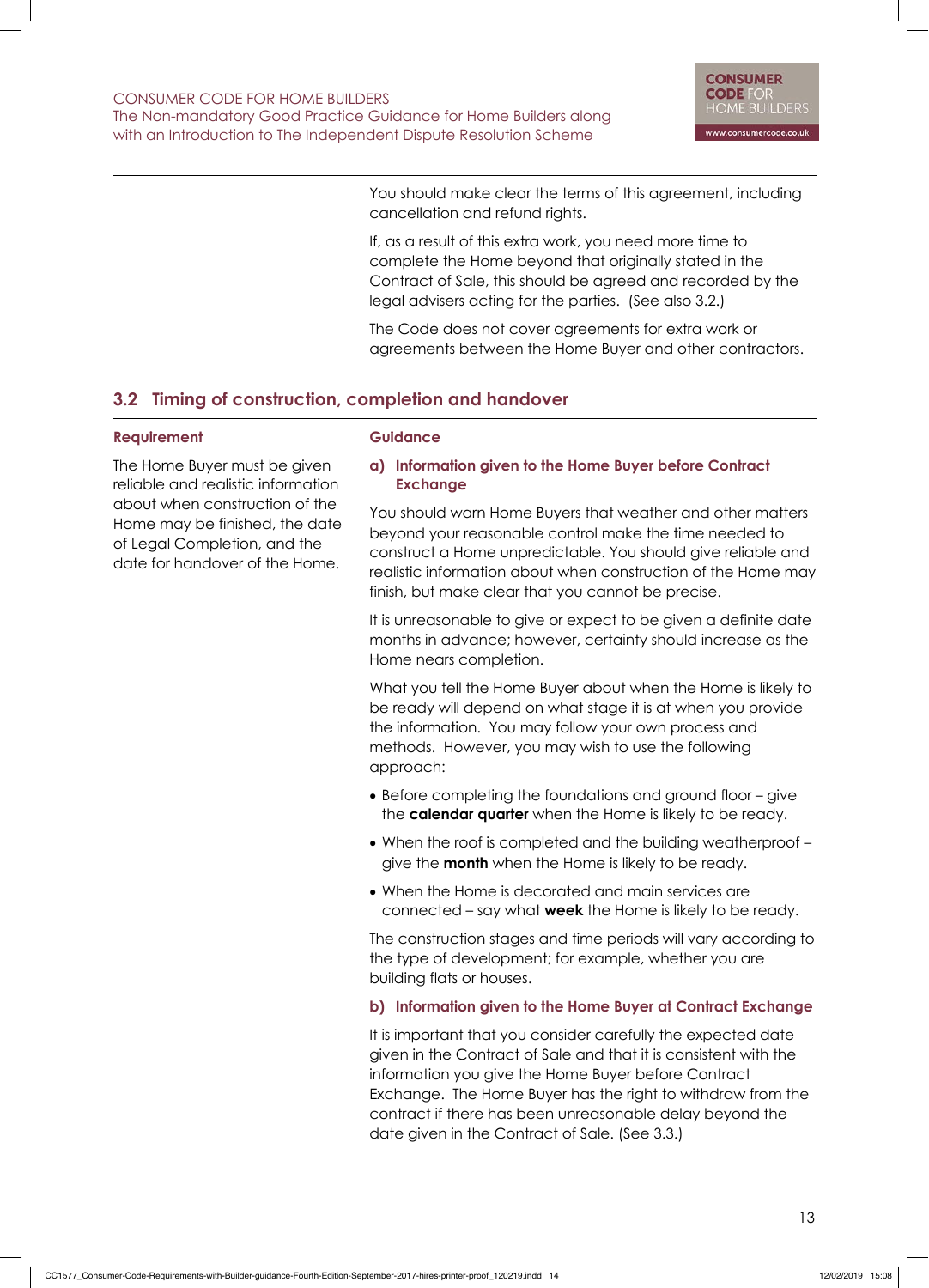| In the Contract of Sale, you should give the expected date by<br>which notice of Legal Completion should be served. This date<br>should be based on the guidance in a) above or follow similar<br>guidelines.                                                                                                                                                           |
|-------------------------------------------------------------------------------------------------------------------------------------------------------------------------------------------------------------------------------------------------------------------------------------------------------------------------------------------------------------------------|
| The Contract of Sale should clearly define the notice period<br>within which Legal Completion will occur, for example:                                                                                                                                                                                                                                                  |
| '14 days from the serving of notice to complete'.                                                                                                                                                                                                                                                                                                                       |
| If a Home is complete, the contract may state a fixed date for<br>Legal Completion.                                                                                                                                                                                                                                                                                     |
| c) Handover and occupation                                                                                                                                                                                                                                                                                                                                              |
| You should arrange to hand over the Home to the Home Buyer<br>and to show its facilities and how they work.                                                                                                                                                                                                                                                             |
| You may ask the Home Buyer to sign a document to confirm<br>they have had a demonstration and have received keys and<br>other items.                                                                                                                                                                                                                                    |
| d) Completeness of the Home and building work                                                                                                                                                                                                                                                                                                                           |
| You should explain to the Home Buyer that minor items may not<br>be finished at the point of legal completion regarding the<br>Home and within its curtilage. You should also explain your<br>arrangements for completing them.                                                                                                                                         |
| e) Completeness of works serving but not part of the Home                                                                                                                                                                                                                                                                                                               |
| You should explain to the Home Buyer which works may not be<br>finished at the time of legal completion and which are not a<br>part of the Home, but which serve it and directly affect it. This<br>particularly relates to works (such as roads, footpaths, common<br>areas and landscaping) on the phase of the development in<br>which the Home is situated.         |
| You may want to explain that security for completing such<br>works is normally contained in legal agreements between the<br>Home Builder and Public Authority.                                                                                                                                                                                                          |
| <b>Timing varied by additional works</b><br>f)                                                                                                                                                                                                                                                                                                                          |
| If you have agreed to do additional works for the Home Buyer<br>beyond those in the Reservation agreement and Contract of<br>Sale, which will change the timescale for completing the<br>Home, your and the Home Buyer's legal advisors should record<br>such a timing change. The extension of time may require the<br>long-stop date to be amended (see 3.1 and 3.3). |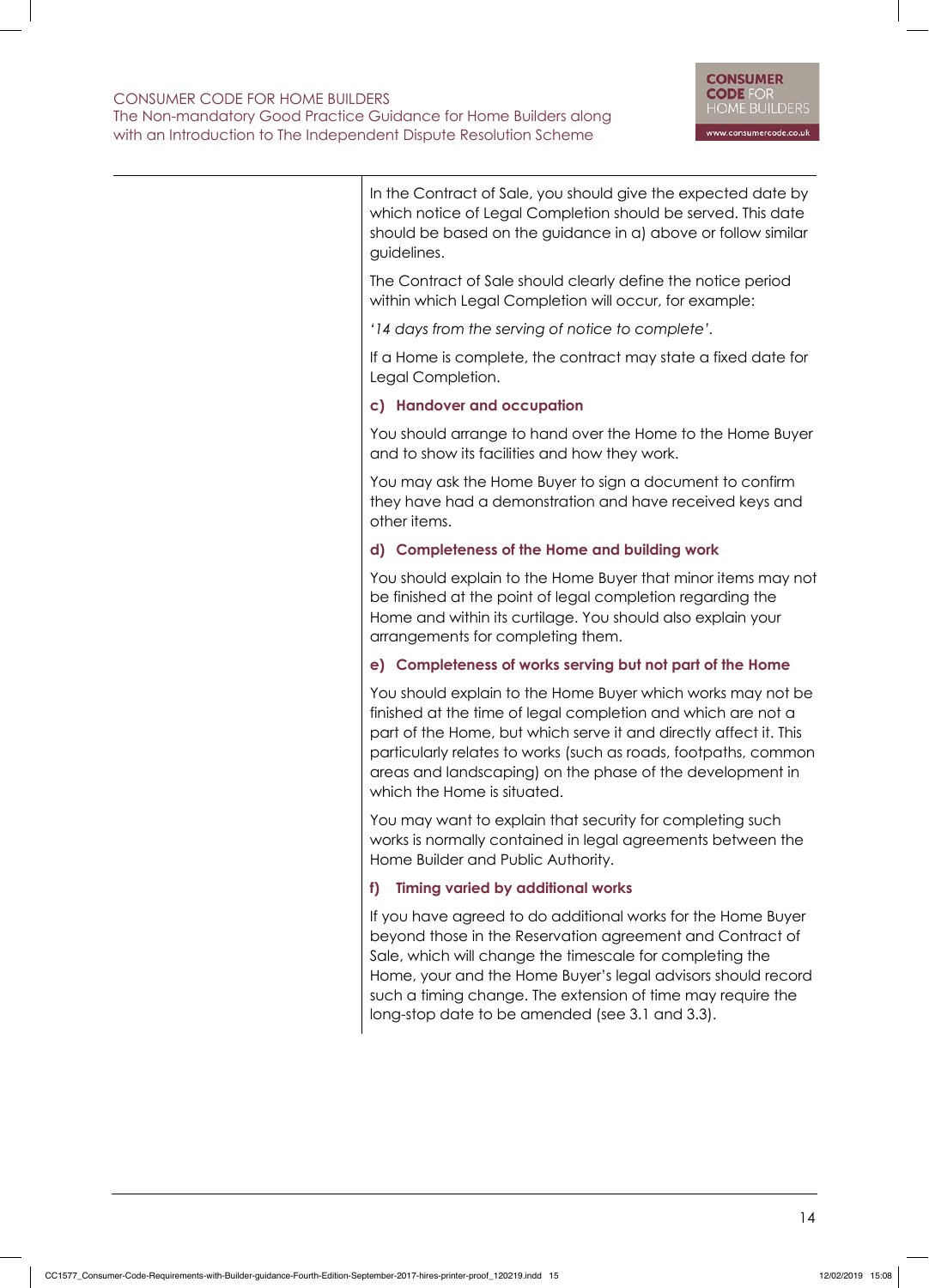# **3.3 Contract termination rights**

| <b>Requirement</b>                                                | <b>Guidance</b>                                                                                                                                                                                                                                                                                                                                                             |
|-------------------------------------------------------------------|-----------------------------------------------------------------------------------------------------------------------------------------------------------------------------------------------------------------------------------------------------------------------------------------------------------------------------------------------------------------------------|
| The Home Buyer must be told<br>about their right to terminate the | You should tell the Home Buyer about when they have the right<br>to end the contract.                                                                                                                                                                                                                                                                                       |
| contract.                                                         | The Home Buyer may serve notice to end the contract if there<br>is:                                                                                                                                                                                                                                                                                                         |
|                                                                   | • a substantial and significant change to the Home that the<br>Home Buyer has not agreed to (see 3.1);                                                                                                                                                                                                                                                                      |
|                                                                   | • unreasonable delay in finishing the construction of the Home<br>and serving the notice to complete.                                                                                                                                                                                                                                                                       |
|                                                                   | Unreasonable delay may be defined by including a long-stop<br>date in the Contract of Sale, for example by using the following<br>clause:                                                                                                                                                                                                                                   |
|                                                                   | 'The Home Buyer may terminate the contract if the Home<br>Builder fails to serve notice on the Home Buyer to complete the<br>sale within [x] months from the anticipated date stated in the<br>Contract of Sale.'                                                                                                                                                           |
|                                                                   | The period '[x] months' should be no more than 6 months for<br>houses or 12 months for apartments if the Contract of Sale is<br>exchanged before the roof is completed and the building<br>weatherproof. This period should be no more than 2 months for<br>houses or 4 months for apartments if the Contract of Sale is<br>exchanged at an advanced stage of construction. |
|                                                                   | The aim of the long-stop date is to take into account possible<br>delays in things like third parties providing services or facilities to<br>the development that are essential to occupation (for<br>example, electricity substations or sewerage plant and other<br>matters outside your reasonable control).                                                             |
|                                                                   | If you fail to serve notice on the Home Buyer to complete the<br>sale before the long-stop date, the Home Buyer may have the<br>right to cancel the contract as well as being able to seek out-<br>of-pocket expenses through the Independent Dispute<br>Resolution Scheme.                                                                                                 |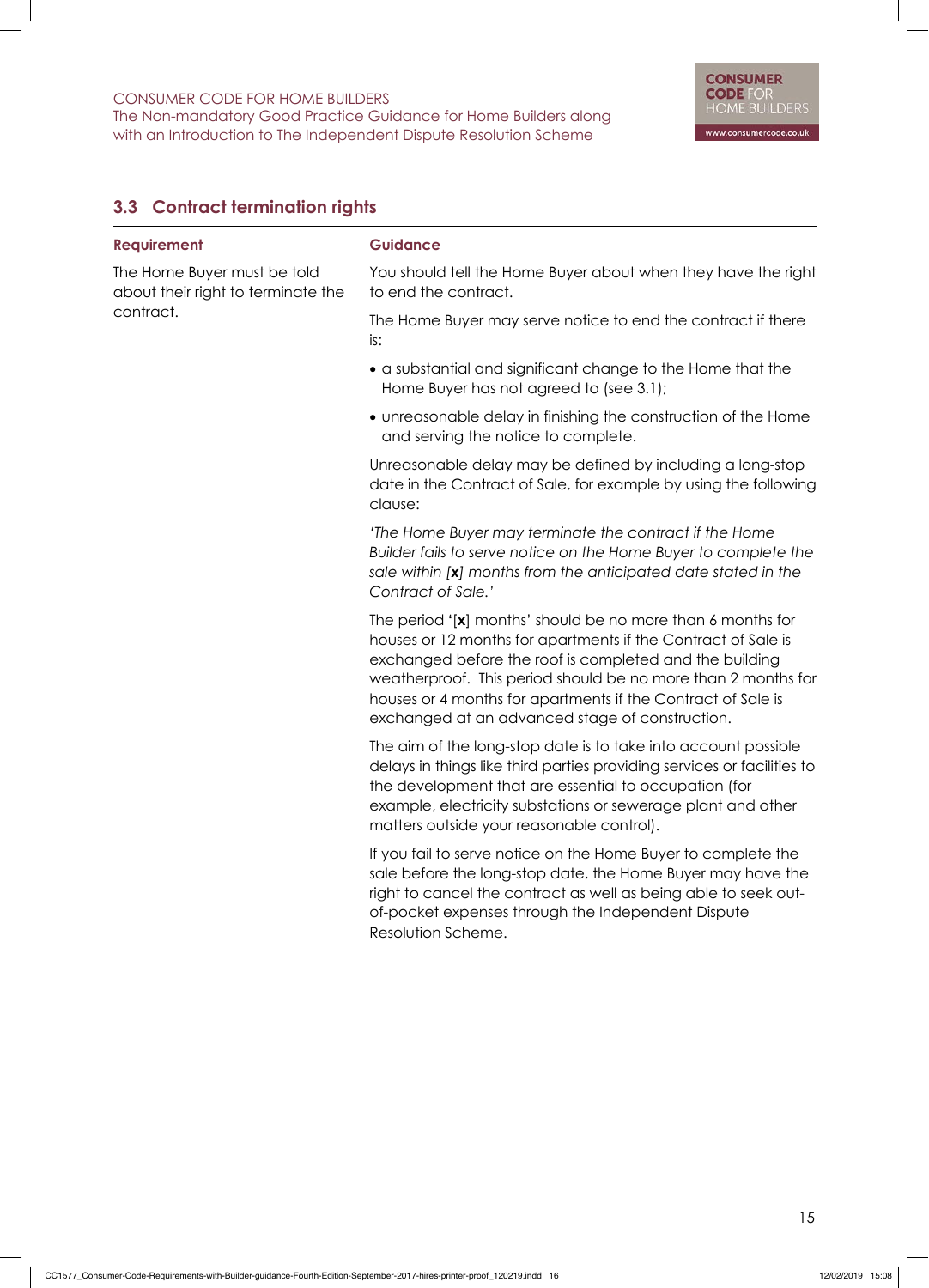The Non-mandatory Good Practice Guidance for Home Builders along with an Introduction to The Independent Dispute Resolution Scheme

# **3.4 Contract deposits and pre-payments**

| <b>Requirement</b>                                                                                                                                | <b>Guidance</b>                                                                                                                                                                                                                                                             |
|---------------------------------------------------------------------------------------------------------------------------------------------------|-----------------------------------------------------------------------------------------------------------------------------------------------------------------------------------------------------------------------------------------------------------------------------|
| The Home Builder must clearly<br>explain how Home Buyers'<br>contract deposits are protected<br>and how any other pre-payments<br>are dealt with. | You should have arrangements to protect contract deposits<br>paid by Home Buyers. The Home Warranty Body's insurance<br>cover may include this protection.                                                                                                                  |
|                                                                                                                                                   | If a Reservation is cancelled, you should repay the Reservation<br>fee to the Home Buyer, less any reasonable administrative or<br>other costs you have genuinely incurred in processing and<br>holding the Reservation.                                                    |
|                                                                                                                                                   | If the Home Buyer ends the contract because of substantial<br>and significant change in design, or for unreasonable delay as<br>defined in the Contract of Sale (see 3.3), then you should<br>repay the contract deposit and Reservation fee in full without<br>deductions. |
|                                                                                                                                                   | You should repay Home Buyers as quickly as possible,<br>preferably within 14 days of the cancellation.                                                                                                                                                                      |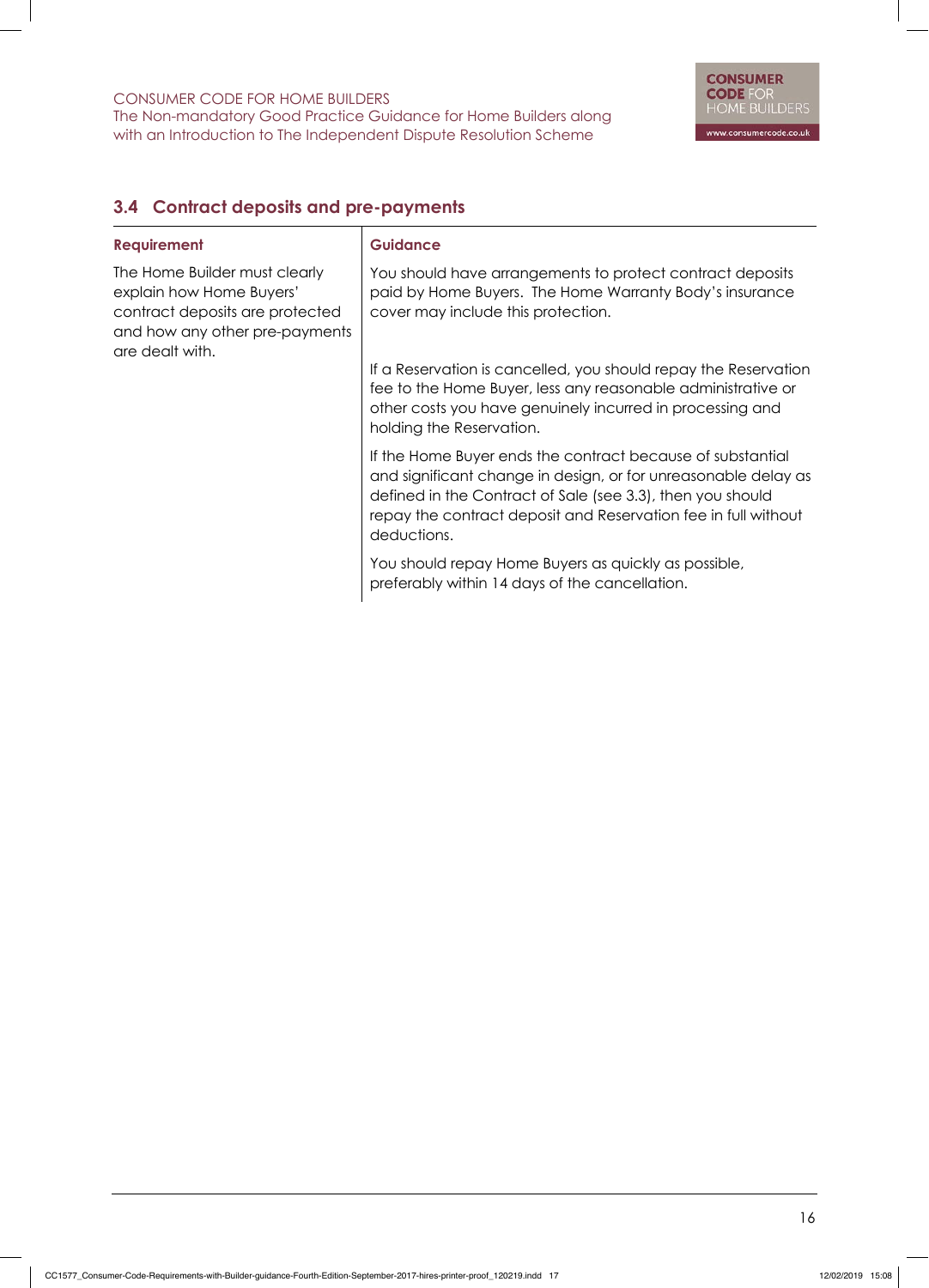The Non-mandatory Good Practice Guidance for Home Builders along with an Introduction to The Independent Dispute Resolution Scheme

# **4 Information – during occupation**

### **4.1 After-sales service**

#### **Requirement**

The Home Builder must provide the Home Buyer with an accessible after-sale service, and explain what the service includes, who to contact, and what guarantees and warranties apply to the Home.

#### **Guidance**

After legal completion, you should provide an after-sale service and let Home Buyers know what it is and how to use it.

You should, for example:

- explain that you are responsible for remedying relevant defects arising under the Home Warranty two-year defect period;
- say who to contact during the first two years of the Home Warranty cover, including names, addresses and telephone numbers;
- explain the process for handling emergencies you may wish to give examples of what qualifies as an emergency that you will deal with;
- give details of any other standard guarantees (for example for electrical appliances, central heating systems and boilers) that are included in the transaction together with any relevant contact details;
- treat them and their personal effects with respect.

You should also tell Home Buyers about the dispute resolution services provided by the Home Warranty Body.

The above obligation to inform does not apply to second and subsequent owners. However, you should still take responsibility for after-sales matters they report within two years from the date of the Home Warranty Body's insurance certificate, which defines the start of the period of cover, about defects or damage caused by a breach of its technical requirements.

At all times you should consider the evident needs of Vulnerable Customers.

# **4.2 Health and safety for Home Buyers on developments under construction**

| Requirement                    | <b>Guidance</b>                                                |
|--------------------------------|----------------------------------------------------------------|
| Home Buyers must be told about | You should inform Home Buyers who move into a Home on a        |
| the health-and-safety          | development that is still under construction about the health- |
| precautions they should take   | and-safety precautions they should take.                       |
| when living on a development   | You should give the Home Buyer the health-and-safety file for  |
| where building work continues. | the Home in compliance with the relevant regulations.          |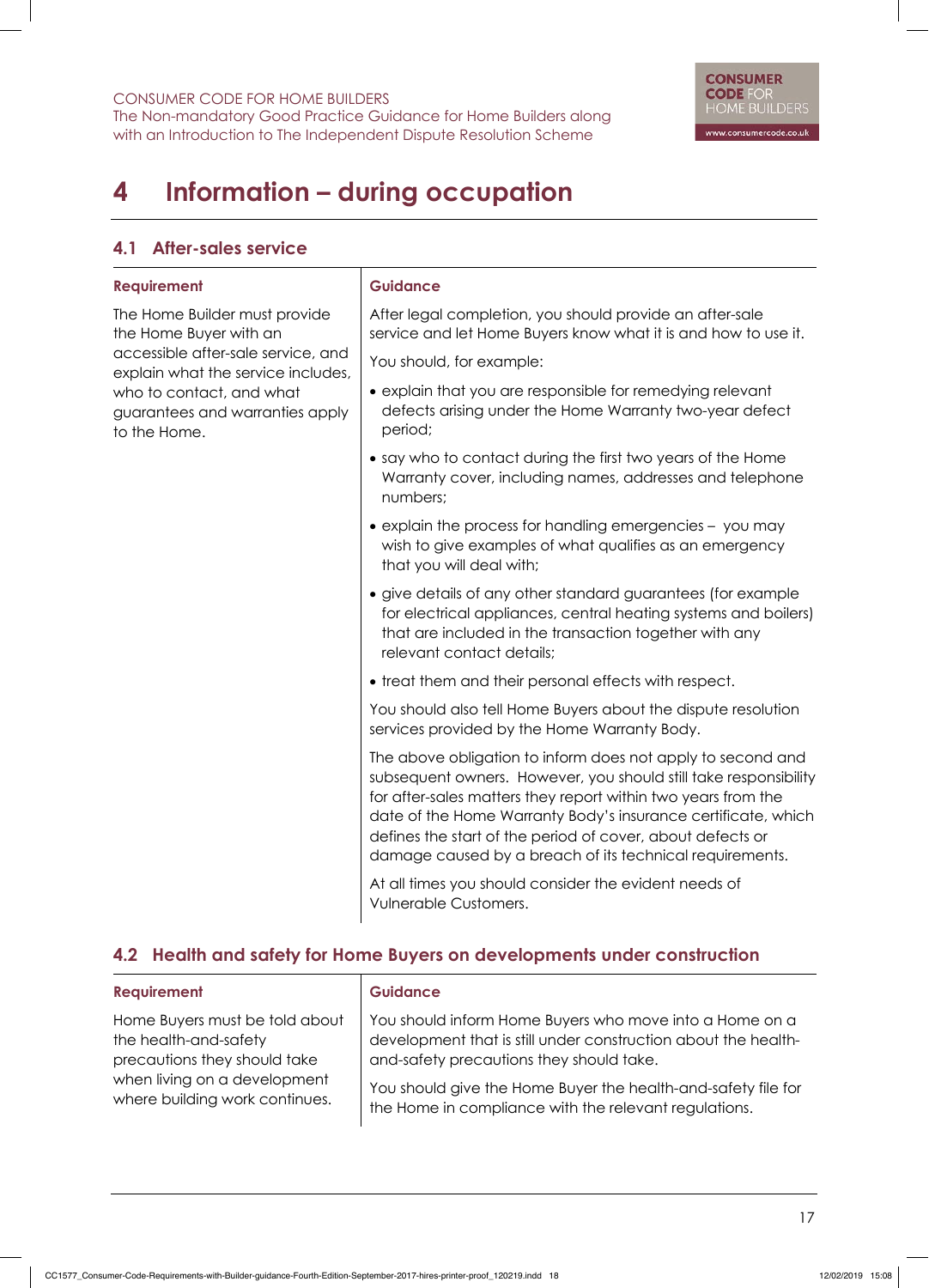The Non-mandatory Good Practice Guidance for Home Builders along with an Introduction to The Independent Dispute Resolution Scheme

# **5 Complaints and disputes**

## **5.1 Complaints handling**

#### **Requirement**

The Home Builder must have a system and procedures for receiving, handling and resolving Home Buyers' service calls and complaints.

The Home Builder must let the Home Buyer know of this, and of the dispute resolution arrangements operated as part of this Code, in writing.

#### **Guidance**

The information you give the Home Buyer should explain the complaints procedure.

You should deal with all complaints within an appropriate time. The time may vary depending on, for example, the nature of the issues raised, investigation work needed, the lead time for sourcing materials, and the preparation work needed. You should give the Home Buyer an indication of the expected timescale.

If you do not deal with the complaint in an appropriate time or the Home Buyer is not satisfied, they may refer the complaint to their Home Warranty Body. If appropriate, the Home Warranty Body may refer the Home Buyer to the Consumer Code's Independent Dispute Resolution Scheme.

A summary of this scheme is given at the end of this Guidance.

You should tell the Home Buyer that using the complaints procedure or the Independent Dispute Resolution Scheme does not affect their normal legal rights.

# **5.2 Co-operation with professional advisers**

| <b>Requirement</b>                                                                                                                                | <b>Guidance</b>                                                                                                                                                                                    |
|---------------------------------------------------------------------------------------------------------------------------------------------------|----------------------------------------------------------------------------------------------------------------------------------------------------------------------------------------------------|
| The Home Builder must co-<br>operate with appropriately<br>qualified professional advisers<br>appointed by the Home Buyer to<br>resolve disputes. | There should be proper, prompt and professional co-operation<br>between you and the Home Buyer's appropriately qualified<br>professional advisers.                                                 |
|                                                                                                                                                   | Such advisers will include trading standards departments,<br>Citizens Advice, consumer centres and professional advisers<br>formally appointed under a relevant professional institute's<br>rules. |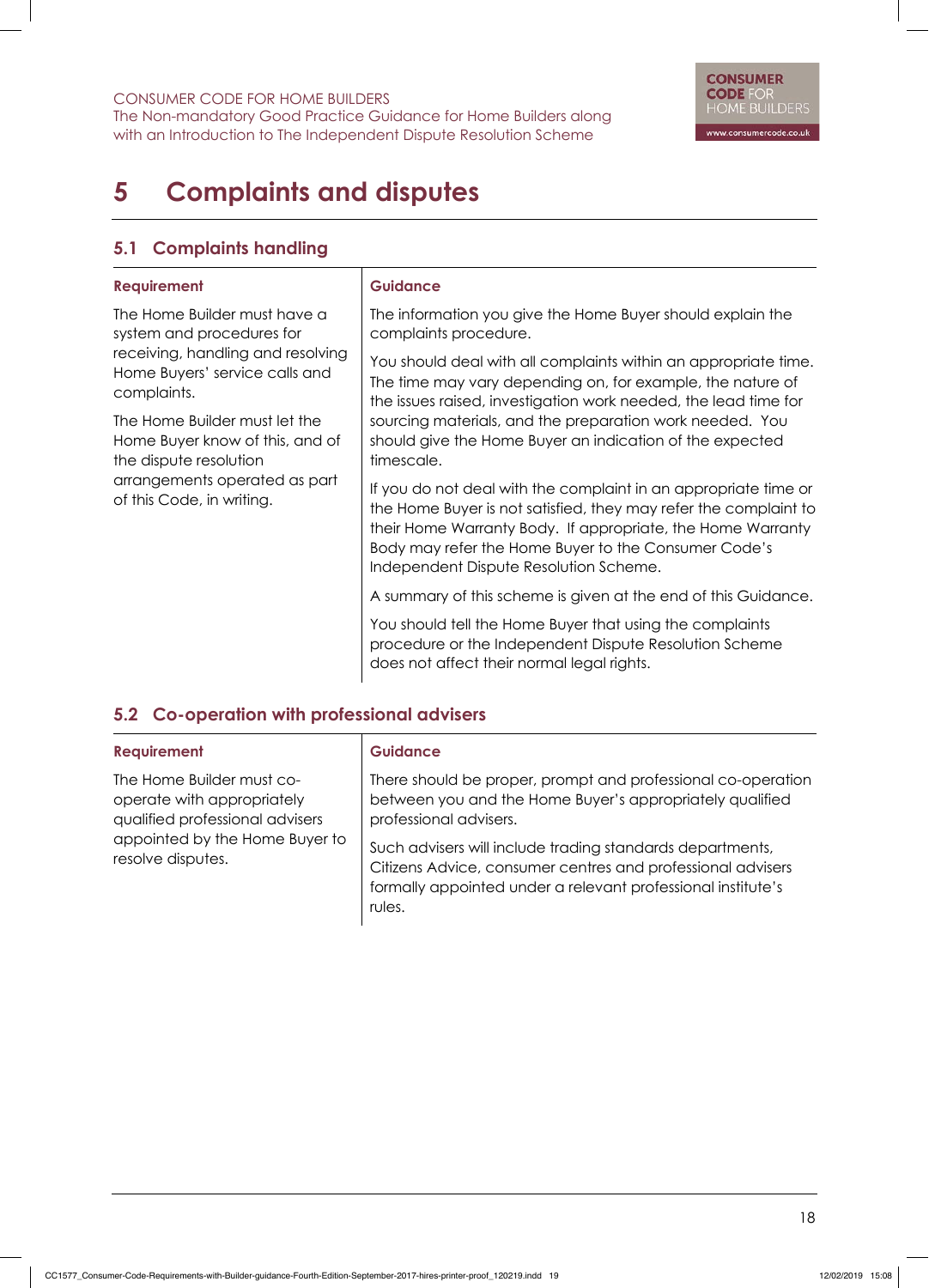# **Introduction to the Consumer Code Independent Dispute Resolution Scheme**

A dispute may arise where a Home Buyer believes the Home Builder has failed to meet the Code's Requirements but it falls outside the Home Warranty Body's resolution scheme for defects or damage. If so, the dispute may be resolved by the Home Buyer applying to the Consumer Code's Independent Dispute Resolution Scheme. This means a trained Adjudicator will review written submissions from both parties and issue a decision based on his or her conclusions. The Adjudicator will decide whether or not a Home Buyer has a legitimate dispute and has suffered financial loss because their Home Builder has breached the Consumer Code's Requirements.

The following is a summary of this process. More detailed information will be given with each application for adjudication.

### **Complaint and response**

- 1 A Home Buyer must first complain to their Home Builder and give the Home Builder the opportunity to investigate and put things right.
- 2 If the Home Buyer is not satisfied with the Home Builder's response, the Home Buyer should contact the Home Warranty Body that issued the warranty on their Home.

## **Action by Home Warranty Body**

- 3 The Home Warranty Body will, if appropriate:
	- 3.1 deal with the complaint under its Home Warranty policy; or
	- 3.2 if the complaint falls outside its own dispute resolution scheme for defects or damage, offer the Home Buyer the opportunity to refer the complaint to the Independent Dispute Resolution Scheme. The Home Buyer can refer their complaint to the Independent Dispute Resolution Scheme only after 56 calendar days have passed since first raising it with the Home Builder and no later than 12 months after the Home Builder's final response.

## **The Independent Dispute Resolution Scheme Adjudication process**

- 4 If a Home Buyer decides to refer a complaint to the Independent Dispute Resolution Scheme, the following adjudication process happens:
	- 4.1 The Home Buyer must complete an application form and send it to the Independent Dispute Resolution Scheme with their statement of evidence and a case registration fee of £100 plus VAT(1). The Home Buyer's statement must contain all the information relevant to the complaint and identify the Consumer Code Requirement(s) they allege has/have been breached. The Home Buyer must also provide copies of receipts or other evidence of expenditure if making a financial claim.
	- 4.2 The Independent Dispute Resolution Scheme will ask the Home Builder to respond to the Home Buyer's statement. At this stage the Home Builder may resolve the complaint without a formal adjudication – this is called 'early settlement' and costs the Home Builder a reduced case fee of £100 plus VAT<sup>(1)</sup>.

(1) Case fees are subject to annual review.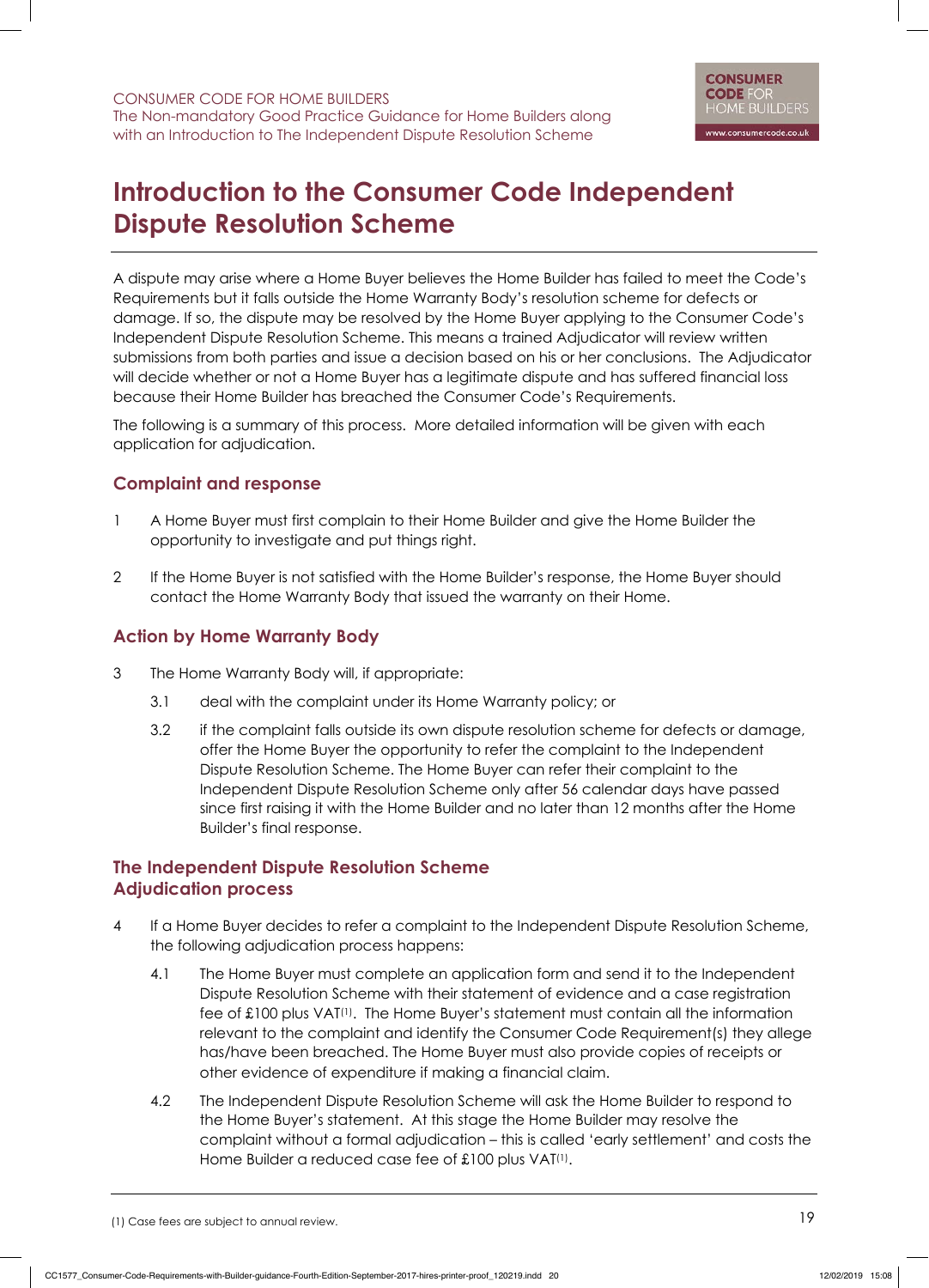The Non-mandatory Good Practice Guidance for Home Builders along with an Introduction to The Independent Dispute Resolution Scheme

- 4.3 If early settlement does not happen, the Home Builder must submit their response to the Home Buyer's statement along with a payment of £300 plus VAT(1). The Home Buyer will be given a copy of the Home Builder's response and asked to respond if they wish. At this stage, the Home Buyer may not make any further new complaints about this adjudication.
- 4.4 The Adjudicator will consider both submissions and decide whether or not the Home Buyer has suffered financial loss as a result of the Home Builder's alleged failure to comply with the Consumer Code. Both parties will be expected to have acted reasonably and to have controlled their costs.
- 4.5 The Adjudicator will make a decision and send it to both parties. The decision may be a performance award (where the Home Builder has to do something) or a financial award (where the Home Builder has to pay the Home Buyer money) or a combination of the two. The maximum value of the combined award available under this adjudication scheme is £15,000 including VAT.
- 4.6 The Adjudicator may make a discretionary award for inconvenience, up to a maximum of £500. They will do so if, in their sole consideration and opinion, the Home Buyer has been caused more than minor inconvenience as a result of the complaint and/or how the Home Builder handled it. The Home Buyer may not receive an award for inconvenience alone if the Adjudicator does not find a breach of the Code. The Home Buyer may not receive an award for emotional upset and stress as awards will be judged as a matter of fact and on the resulting financial loss. The £15,000 maximum award includes any award for inconvenience.
- 4.7 The Adjudicator will also decide whether or not the Home Builder must reimburse the Home Buyer their case registration fee. This will be in addition to the award referred to in 4.6.
- 4.8 The Adjudicator's decision cannot be appealed; it can only be accepted or rejected by the Home Buyer.

## **Awards: acceptance, refusal and liability**

- 5 Under the rules of registration, the Home Warranty Bodies require each registered builder to honour any award made against them under the Independent Dispute Resolution Scheme. If the Home Buyer accepts the award, the courts will usually recognise this as evidence that the Home Buyer's claim was valid.
- 6 If the Adjudicator makes a financial award and the Home Buyer unconditionally accepts it in writing, the Adjudicator must give the Home Builder written notification of this. The Home Builder must pay the award to the Home Buyer within 20 working days of the date of the Adjudicator's written notification.
- 7 If a Home Buyer refuses to accept the award, any subsequent legal action is likely to take account of the adjudication decision.
- 8 A Home Builder remains liable for an award, even if they are removed from a Home Warranty Body's register.
- 9 The Consumer Code's Independent Dispute Resolution Scheme is independent of the Home Warranty Bodies. Adjudication decisions made under the Consumer Code's Independent Dispute Resolution Scheme are not insured under the Home Warranty Bodies' Home Warranty schemes.

<sup>(1)</sup> Case fees are subject to annual review.